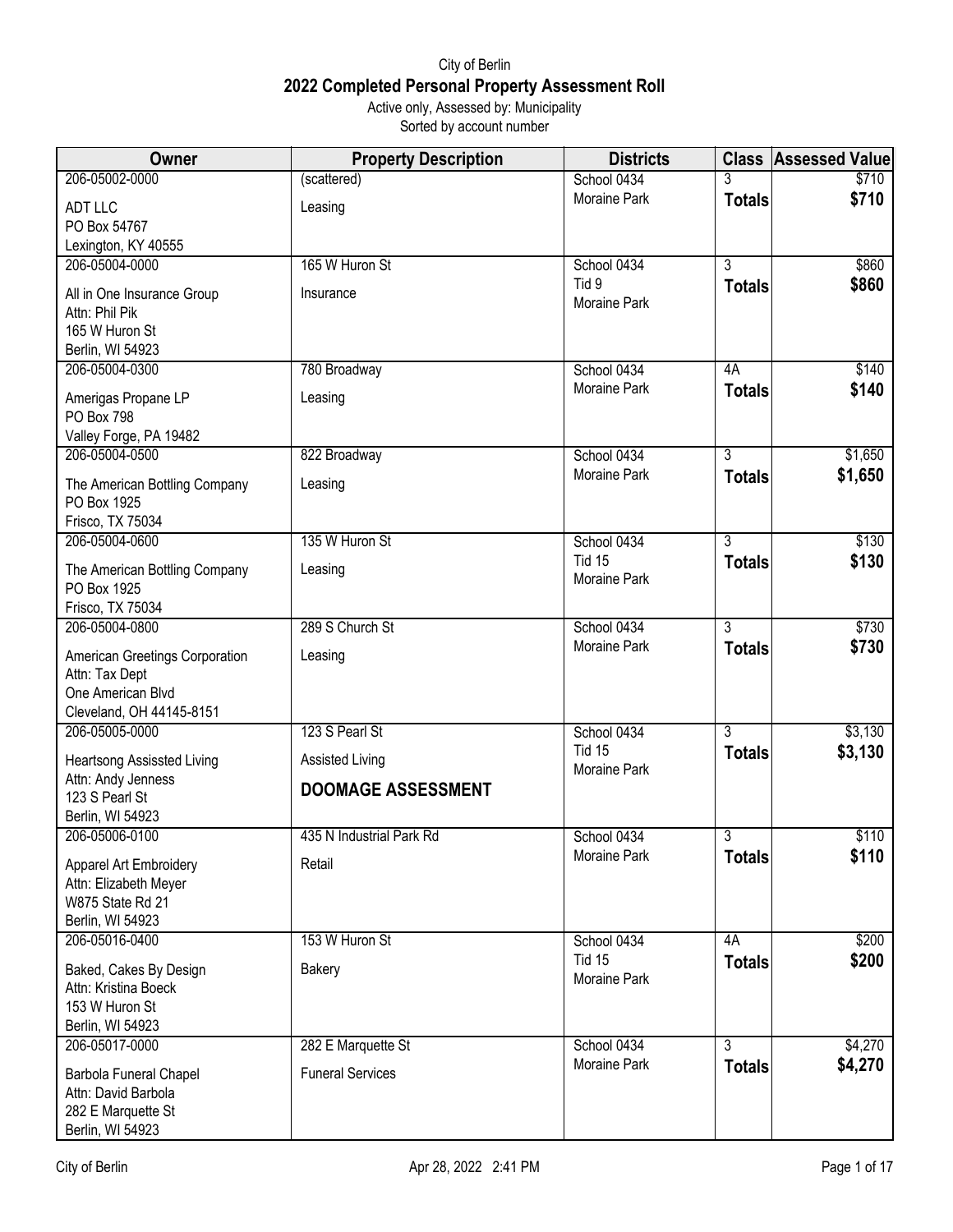| Owner                                    | <b>Property Description</b>  | <b>Districts</b>                   |                     | <b>Class Assessed Value</b> |
|------------------------------------------|------------------------------|------------------------------------|---------------------|-----------------------------|
| 206-05017-0900                           | 225 Memorial Dr              | School 0434                        |                     | \$4,080                     |
| <b>Baxter Healthcare Corporation</b>     | Leasing                      | Moraine Park                       | <b>Totals</b>       | \$4,080                     |
| Attn: Ryan LLC                           |                              |                                    |                     |                             |
| PO Box 4900                              |                              |                                    |                     |                             |
| Dept - 313<br>Scottsdale, AZ 85261-4900  |                              |                                    |                     |                             |
| 206-05020-0200                           | 376 River Dr                 | School 0434                        | $\overline{3}$      | \$430                       |
|                                          |                              | Moraine Park                       | <b>Totals</b>       | \$430                       |
| Bella By Design<br>376 River Dr          |                              |                                    |                     |                             |
| Berlin, WI 54923                         |                              |                                    |                     |                             |
| 206-05021-0000                           | 247 Ripon Rd                 | School 0434                        | 3                   | \$21,020                    |
| Berlin Ultimart/Subway Store             | <b>Gas Station/Mini Mart</b> | Moraine Park                       | 4A                  | \$820                       |
| Condon Oil Co Inc                        |                              |                                    | <b>Totals</b>       | \$21,840                    |
| PO Box 184                               |                              |                                    |                     |                             |
| Ripon, WI 54971-0184                     |                              |                                    |                     |                             |
| 206-05022-0500                           | 164 W Huron St               | School 0434                        | $\overline{3}$      | \$960                       |
| Berlin Beauty Shop                       | Salon/Barber                 | <b>Tid 15</b>                      | 4A                  | \$250                       |
| Attn: Mary Liptow & Michelle Klawitter   |                              | <b>Moraine Park</b>                | <b>Totals</b>       | \$1,210                     |
| 164 W Huron St                           |                              |                                    |                     |                             |
| Berlin, WI 54923                         | 147 Water St                 |                                    |                     |                             |
| 206-05022-0503                           |                              | School 0434<br><b>Moraine Park</b> | 3<br>4A             | \$1,540<br>\$540            |
| Berlin Buckskin Co Ltd                   | Leather                      |                                    | <b>Totals</b>       | \$2,080                     |
| Attn: Martin Weiske                      |                              |                                    |                     |                             |
| 147 Water St<br>PO Box 96                |                              |                                    |                     |                             |
| Berlin, WI 54923-0096                    |                              |                                    |                     |                             |
| 206-05022-0507                           | 756 Broadway                 | School 0434                        | $\overline{3}$      | \$980                       |
| <b>Berlin Fitness Center</b>             | <b>Fitness</b>               | Moraine Park                       | <b>Totals</b>       | \$980                       |
| Attn: Pamela Alf                         |                              |                                    |                     |                             |
| 756 Broadway                             |                              |                                    |                     |                             |
| Berlin, WI 54923                         |                              |                                    |                     |                             |
| 206-05022-0700                           | 119 N Pearl St               | School 0434<br><b>Tid 15</b>       | 3                   | \$710                       |
| <b>Berlin Lanes</b>                      | <b>Bowling Alley</b>         | Moraine Park                       | <b>Totals</b>       | \$710                       |
| Attn: Eric Berndt                        |                              |                                    |                     |                             |
| 119 N Pearl St<br>Berlin, WI 54923       |                              |                                    |                     |                             |
| 206-05023-0451                           | 269 Memorial Dr              | School 0434                        | $\overline{3}$      | \$27,030                    |
|                                          |                              | Moraine Park                       | 4A                  | \$160                       |
| Berlin Family Eye Care, SC<br>PO Box 228 | Medical                      |                                    | 4B                  | \$686,300                   |
| Berlin, WI 54923                         |                              |                                    | <b>Totals</b>       | \$713,490                   |
| 206-05023-0500                           | 186 Broadway                 | School 0434                        | 3                   | \$16,240                    |
| Berlin Family Restaurant/Izzy's Pub      | Restaurant/Bar               | <b>Tid 15</b>                      | 4A                  | \$290                       |
| Attn: Ajshe Jecericus                    |                              | Moraine Park                       | <b>Totals</b>       | \$16,530                    |
| 186 Broadway                             | <b>DOOMAGE ASSESSMENT</b>    |                                    |                     |                             |
| Berlin, WI 54923                         |                              |                                    |                     |                             |
| 206-05024-0000                           | 328 S Church St              | School 0434                        | $\overline{3}$      | \$8,040                     |
| <b>Berlin Feed Service</b>               | <b>Agricultural Svcs</b>     | Moraine Park                       | 4A<br><b>Totals</b> | \$4,010<br>\$12,050         |
| 328 S Church St<br>Berlin, WI 54923      | <b>DOOMAGE ASSESSMENT</b>    |                                    |                     |                             |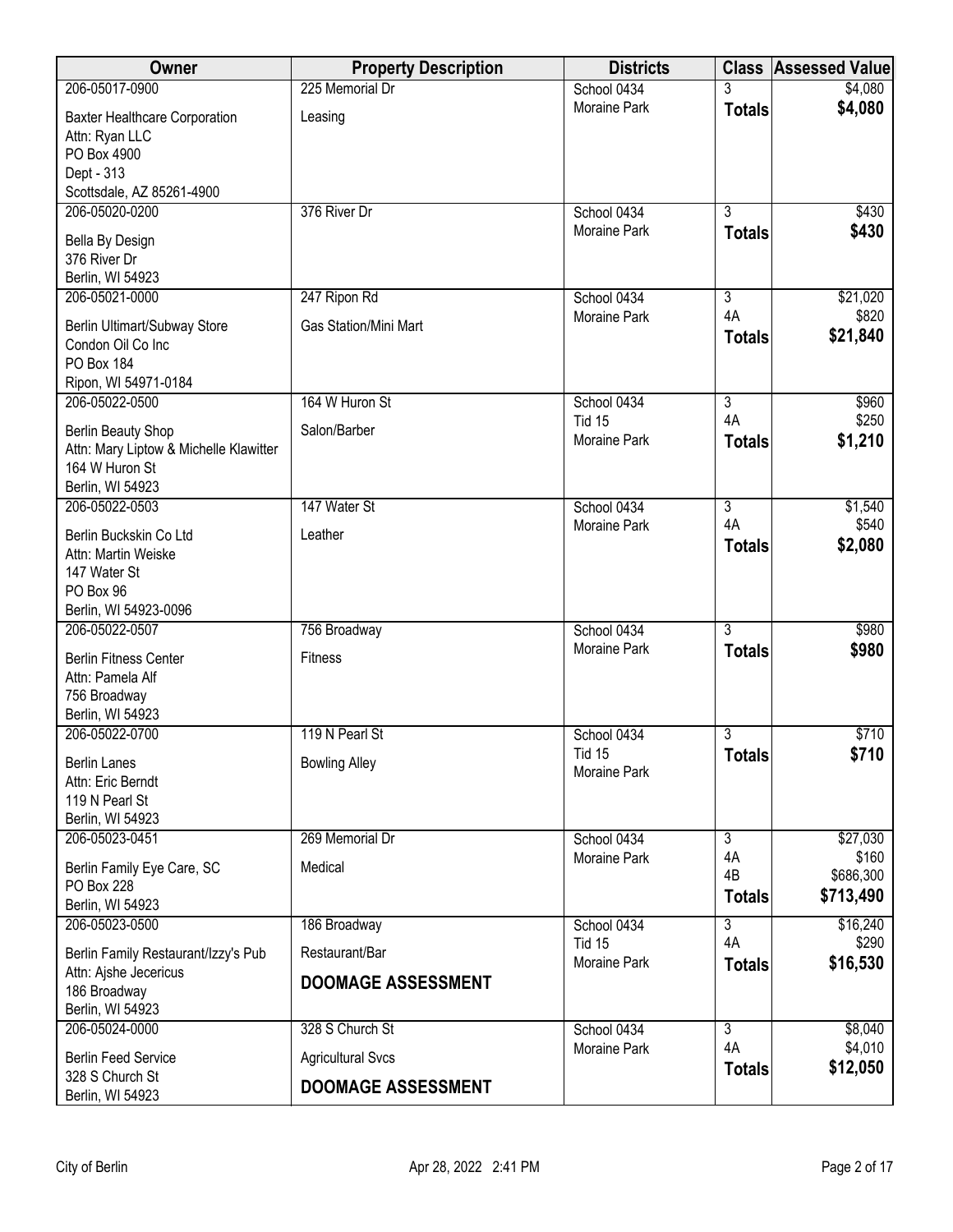| Owner                                       | <b>Property Description</b> | <b>Districts</b>              | <b>Class</b>         | <b>Assessed Value</b> |
|---------------------------------------------|-----------------------------|-------------------------------|----------------------|-----------------------|
| 206-05036-0470                              | 356 S Church St             | School 0434                   | 3                    | \$1,300               |
| <b>Blacktop Sealers and Paving</b>          |                             | <b>Moraine Park</b>           | 4A                   | \$100<br>\$1,400      |
| Attn: Donald Abitz                          | <b>DOOMAGE ASSESSMENT</b>   |                               | <b>Totals</b>        |                       |
| 356 S Church St                             |                             |                               |                      |                       |
| Berlin, WI 54923<br>206-05037-0400          | 280 Broadway                | School 0434                   | $\overline{3}$       | \$200                 |
|                                             |                             | Moraine Park                  | <b>Totals</b>        | \$200                 |
| <b>Bob Mitchelly Towing/Recovery</b>        |                             |                               |                      |                       |
| 280 Broadway                                | <b>DOOMAGE ASSESSMENT</b>   |                               |                      |                       |
| Berlin, WI 54923<br>206-05038-0000          | 308 S Church St             | School 0434                   | $\overline{3}$       | \$5,060               |
|                                             |                             | Moraine Park                  | 4A                   | \$1,960               |
| Bohn Implement Inc                          | Retail                      |                               | <b>Totals</b>        | \$7,020               |
| Attn: Matthew Wirth<br>308 Church St        |                             |                               |                      |                       |
| Berlin, WI 54923                            |                             |                               |                      |                       |
| 206-05039-0500                              | (scattered)                 | School 0434                   | $\overline{AB}$      | \$500                 |
|                                             |                             | Moraine Park                  | <b>Totals</b>        | \$500                 |
| Bldg On LL (Boathouse)<br>Attn: Brian Brock | Building on Leased Land     |                               |                      |                       |
| W722 County Road X                          |                             |                               |                      |                       |
| Berlin, WI 54923                            |                             |                               |                      |                       |
| 206-05040-0000                              | 115 W Huron St              | School 0434                   | 3                    | \$12,930              |
| <b>Bucky's Tavern</b>                       | Restaurant/Bar              | <b>Tid 15</b>                 | <b>Totals</b>        | \$12,930              |
| Attn: Wayne Wesner                          |                             | <b>Moraine Park</b>           |                      |                       |
| 115 W Huron St                              |                             |                               |                      |                       |
| Berlin, WI 54923                            |                             |                               |                      |                       |
| 206-05047-0300                              | 520 N Washington St         | School 0434                   | 1                    | \$27,640              |
| Cason & Associates LLC                      | Contractor                  | Moraine Park                  | 3<br>4A              | \$9,140<br>\$150      |
| Attn: Charles Cason                         |                             |                               | <b>Totals</b>        | \$36,930              |
| PO Box 230                                  |                             |                               |                      |                       |
| Berlin, WI 54923-0230<br>206-05049-0500     | 137 E Huron St              | School 0434                   | $\overline{3}$       | \$2,150               |
|                                             |                             | Tid 15                        | 4A                   | \$200                 |
| Chier Law Office LLC                        | Law Office                  | Moraine Park                  | <b>Totals</b>        | \$2,350               |
| Attn: Matthew Chier<br>137 E Huron St       |                             |                               |                      |                       |
| Berlin, WI 54923                            |                             |                               |                      |                       |
| 206-05049-0600                              | 191 Memorial Dr             | School 0434                   | $\overline{3}$       | \$10,670              |
| Thedacare, Inc.                             | Medical                     | Moraine Park                  | <b>Totals</b>        | \$10,670              |
| d.b.a. TCB Orthopedics & Sports             |                             |                               |                      |                       |
| Medicine Clinic                             |                             |                               |                      |                       |
| PO Box 8025                                 |                             |                               |                      |                       |
| Appleton, WI 54912                          |                             |                               |                      |                       |
| 206-05051-0000                              | 223 Broadway St             | School 0434                   | $\overline{3}$       | \$8,500               |
| Clem's Bar                                  | Restaurant/Bar              | Tid 15<br><b>Moraine Park</b> | 4A                   | \$40                  |
| Attn: Theodore Bombinski                    |                             |                               | <b>Totals</b>        | \$8,540               |
| 223 Broadway                                |                             |                               |                      |                       |
| Berlin, WI 54923                            |                             |                               |                      |                       |
| 206-05051-0300                              | 200 Broadway St             | School 0434<br><b>Tid 15</b>  | $\overline{3}$<br>4A | \$60<br>\$220         |
| Cobritt's Car Brite Carwash                 | Car Wash                    | <b>Moraine Park</b>           | <b>Totals</b>        | \$280                 |
| Attn: Terry Mulville<br>PO Box 131          | <b>DOOMAGE ASSESSMENT</b>   |                               |                      |                       |
| Berlin, WI 54923-0131                       |                             |                               |                      |                       |
|                                             |                             |                               |                      |                       |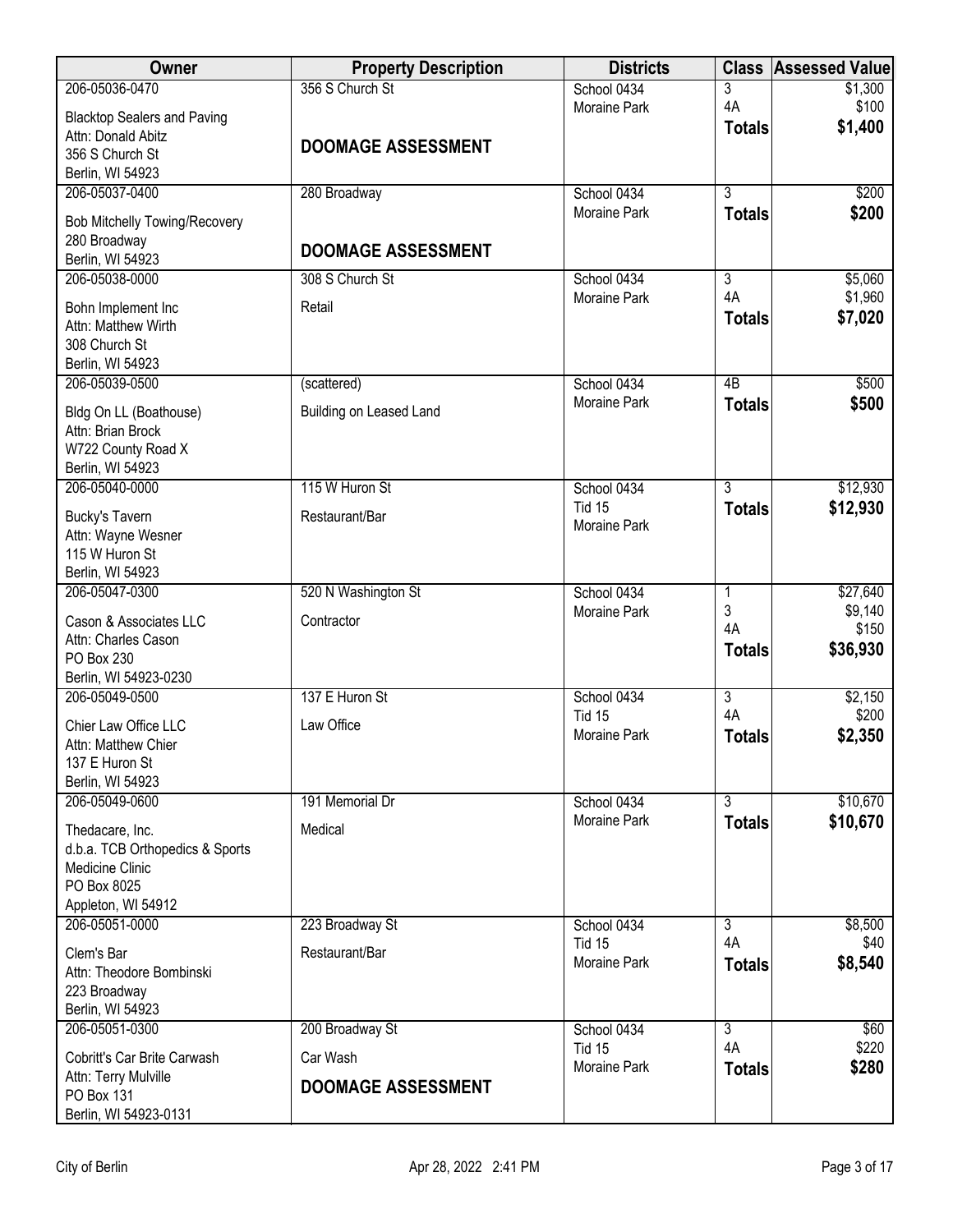| 206-05051-0400<br>225 Memorial Dr<br>School 0434<br>\$3,420<br>\$3,420<br><b>Moraine Park</b><br><b>Totals</b><br>Medical<br>ThedaCare, Inc.<br>d.b.a. Outpatient Consultants<br>PO Box 8025<br>Appleton, WI 54912<br>206-05051-0800<br>227 Broadway<br>School 0434<br>$\overline{3}$<br>\$3,920<br>4A<br>\$100<br>Tid 15<br>The Pet Puddle<br>\$4,020<br><b>Moraine Park</b><br><b>Totals</b><br>Attn: Robert and Tina Schrei<br><b>DOOMAGE ASSESSMENT</b><br>227 Broadway<br>Berlin, WI 54923<br>206-05052-0200<br>227 N Washington St<br>School 0434<br>3<br>\$2,790<br>4A<br>\$200<br>Moraine Park<br><b>Fitness</b><br>CorEnergy<br>\$2,990<br><b>Totals</b><br>227 N Washington St<br><b>DOOMAGE ASSESSMENT</b><br>Berlin, WI 54923<br>$\overline{3}$<br>206-05054-0802<br>120 W Huron St<br>\$10,600<br>School 0434<br><b>Tid 15</b><br>\$10,600<br><b>Totals</b><br>The Dandelion Farm<br>Retail<br><b>Moraine Park</b><br>Attn: Deidre Sauer<br><b>DOOMAGE ASSESSMENT</b><br>120 W Huron St<br>Berlin, WI 54923<br>206-05054-0900<br>540A N Industrial Park Rd<br>School 0434<br>3<br>\$250<br>4A<br>\$490<br><b>Moraine Park</b><br>Tru-Coat<br>Painting<br>\$740<br><b>Totals</b><br>Attn: Joe Miller<br><b>DOOMAGE ASSESSMENT</b><br>540A N Industrial Park Rd<br>Berlin, WI 54923<br>$\overline{3}$<br>\$11,110<br>206-05059-0000<br>189 Broadway<br>School 0434<br>4A<br>\$100<br><b>Tid 15</b><br>Insurance<br>Vizance, Inc., Fka Diedrich Agency, Inc<br>\$11,210<br><b>Moraine Park</b><br><b>Totals</b><br>Attn: Teresa H. Cardenas<br>1320 Walnut Ridge Dr Ste 200<br>Hartland, WI 53029<br>206-05060-0000<br>114 W Huron St<br>$\overline{3}$<br>School 0434<br>\$12,840<br>4A<br>\$8,580<br><b>Tid 15</b> |
|--------------------------------------------------------------------------------------------------------------------------------------------------------------------------------------------------------------------------------------------------------------------------------------------------------------------------------------------------------------------------------------------------------------------------------------------------------------------------------------------------------------------------------------------------------------------------------------------------------------------------------------------------------------------------------------------------------------------------------------------------------------------------------------------------------------------------------------------------------------------------------------------------------------------------------------------------------------------------------------------------------------------------------------------------------------------------------------------------------------------------------------------------------------------------------------------------------------------------------------------------------------------------------------------------------------------------------------------------------------------------------------------------------------------------------------------------------------------------------------------------------------------------------------------------------------------------------------------------------------------------------------------------------------------------------------------------------------------------------|
|                                                                                                                                                                                                                                                                                                                                                                                                                                                                                                                                                                                                                                                                                                                                                                                                                                                                                                                                                                                                                                                                                                                                                                                                                                                                                                                                                                                                                                                                                                                                                                                                                                                                                                                                |
|                                                                                                                                                                                                                                                                                                                                                                                                                                                                                                                                                                                                                                                                                                                                                                                                                                                                                                                                                                                                                                                                                                                                                                                                                                                                                                                                                                                                                                                                                                                                                                                                                                                                                                                                |
|                                                                                                                                                                                                                                                                                                                                                                                                                                                                                                                                                                                                                                                                                                                                                                                                                                                                                                                                                                                                                                                                                                                                                                                                                                                                                                                                                                                                                                                                                                                                                                                                                                                                                                                                |
|                                                                                                                                                                                                                                                                                                                                                                                                                                                                                                                                                                                                                                                                                                                                                                                                                                                                                                                                                                                                                                                                                                                                                                                                                                                                                                                                                                                                                                                                                                                                                                                                                                                                                                                                |
|                                                                                                                                                                                                                                                                                                                                                                                                                                                                                                                                                                                                                                                                                                                                                                                                                                                                                                                                                                                                                                                                                                                                                                                                                                                                                                                                                                                                                                                                                                                                                                                                                                                                                                                                |
|                                                                                                                                                                                                                                                                                                                                                                                                                                                                                                                                                                                                                                                                                                                                                                                                                                                                                                                                                                                                                                                                                                                                                                                                                                                                                                                                                                                                                                                                                                                                                                                                                                                                                                                                |
|                                                                                                                                                                                                                                                                                                                                                                                                                                                                                                                                                                                                                                                                                                                                                                                                                                                                                                                                                                                                                                                                                                                                                                                                                                                                                                                                                                                                                                                                                                                                                                                                                                                                                                                                |
|                                                                                                                                                                                                                                                                                                                                                                                                                                                                                                                                                                                                                                                                                                                                                                                                                                                                                                                                                                                                                                                                                                                                                                                                                                                                                                                                                                                                                                                                                                                                                                                                                                                                                                                                |
|                                                                                                                                                                                                                                                                                                                                                                                                                                                                                                                                                                                                                                                                                                                                                                                                                                                                                                                                                                                                                                                                                                                                                                                                                                                                                                                                                                                                                                                                                                                                                                                                                                                                                                                                |
|                                                                                                                                                                                                                                                                                                                                                                                                                                                                                                                                                                                                                                                                                                                                                                                                                                                                                                                                                                                                                                                                                                                                                                                                                                                                                                                                                                                                                                                                                                                                                                                                                                                                                                                                |
|                                                                                                                                                                                                                                                                                                                                                                                                                                                                                                                                                                                                                                                                                                                                                                                                                                                                                                                                                                                                                                                                                                                                                                                                                                                                                                                                                                                                                                                                                                                                                                                                                                                                                                                                |
|                                                                                                                                                                                                                                                                                                                                                                                                                                                                                                                                                                                                                                                                                                                                                                                                                                                                                                                                                                                                                                                                                                                                                                                                                                                                                                                                                                                                                                                                                                                                                                                                                                                                                                                                |
|                                                                                                                                                                                                                                                                                                                                                                                                                                                                                                                                                                                                                                                                                                                                                                                                                                                                                                                                                                                                                                                                                                                                                                                                                                                                                                                                                                                                                                                                                                                                                                                                                                                                                                                                |
|                                                                                                                                                                                                                                                                                                                                                                                                                                                                                                                                                                                                                                                                                                                                                                                                                                                                                                                                                                                                                                                                                                                                                                                                                                                                                                                                                                                                                                                                                                                                                                                                                                                                                                                                |
|                                                                                                                                                                                                                                                                                                                                                                                                                                                                                                                                                                                                                                                                                                                                                                                                                                                                                                                                                                                                                                                                                                                                                                                                                                                                                                                                                                                                                                                                                                                                                                                                                                                                                                                                |
|                                                                                                                                                                                                                                                                                                                                                                                                                                                                                                                                                                                                                                                                                                                                                                                                                                                                                                                                                                                                                                                                                                                                                                                                                                                                                                                                                                                                                                                                                                                                                                                                                                                                                                                                |
|                                                                                                                                                                                                                                                                                                                                                                                                                                                                                                                                                                                                                                                                                                                                                                                                                                                                                                                                                                                                                                                                                                                                                                                                                                                                                                                                                                                                                                                                                                                                                                                                                                                                                                                                |
|                                                                                                                                                                                                                                                                                                                                                                                                                                                                                                                                                                                                                                                                                                                                                                                                                                                                                                                                                                                                                                                                                                                                                                                                                                                                                                                                                                                                                                                                                                                                                                                                                                                                                                                                |
|                                                                                                                                                                                                                                                                                                                                                                                                                                                                                                                                                                                                                                                                                                                                                                                                                                                                                                                                                                                                                                                                                                                                                                                                                                                                                                                                                                                                                                                                                                                                                                                                                                                                                                                                |
|                                                                                                                                                                                                                                                                                                                                                                                                                                                                                                                                                                                                                                                                                                                                                                                                                                                                                                                                                                                                                                                                                                                                                                                                                                                                                                                                                                                                                                                                                                                                                                                                                                                                                                                                |
|                                                                                                                                                                                                                                                                                                                                                                                                                                                                                                                                                                                                                                                                                                                                                                                                                                                                                                                                                                                                                                                                                                                                                                                                                                                                                                                                                                                                                                                                                                                                                                                                                                                                                                                                |
|                                                                                                                                                                                                                                                                                                                                                                                                                                                                                                                                                                                                                                                                                                                                                                                                                                                                                                                                                                                                                                                                                                                                                                                                                                                                                                                                                                                                                                                                                                                                                                                                                                                                                                                                |
|                                                                                                                                                                                                                                                                                                                                                                                                                                                                                                                                                                                                                                                                                                                                                                                                                                                                                                                                                                                                                                                                                                                                                                                                                                                                                                                                                                                                                                                                                                                                                                                                                                                                                                                                |
|                                                                                                                                                                                                                                                                                                                                                                                                                                                                                                                                                                                                                                                                                                                                                                                                                                                                                                                                                                                                                                                                                                                                                                                                                                                                                                                                                                                                                                                                                                                                                                                                                                                                                                                                |
|                                                                                                                                                                                                                                                                                                                                                                                                                                                                                                                                                                                                                                                                                                                                                                                                                                                                                                                                                                                                                                                                                                                                                                                                                                                                                                                                                                                                                                                                                                                                                                                                                                                                                                                                |
|                                                                                                                                                                                                                                                                                                                                                                                                                                                                                                                                                                                                                                                                                                                                                                                                                                                                                                                                                                                                                                                                                                                                                                                                                                                                                                                                                                                                                                                                                                                                                                                                                                                                                                                                |
|                                                                                                                                                                                                                                                                                                                                                                                                                                                                                                                                                                                                                                                                                                                                                                                                                                                                                                                                                                                                                                                                                                                                                                                                                                                                                                                                                                                                                                                                                                                                                                                                                                                                                                                                |
|                                                                                                                                                                                                                                                                                                                                                                                                                                                                                                                                                                                                                                                                                                                                                                                                                                                                                                                                                                                                                                                                                                                                                                                                                                                                                                                                                                                                                                                                                                                                                                                                                                                                                                                                |
|                                                                                                                                                                                                                                                                                                                                                                                                                                                                                                                                                                                                                                                                                                                                                                                                                                                                                                                                                                                                                                                                                                                                                                                                                                                                                                                                                                                                                                                                                                                                                                                                                                                                                                                                |
| The Art Bar & Boutique<br>\$21,420<br><b>Moraine Park</b><br><b>Totals</b><br>Attn: Michelle Omichinski                                                                                                                                                                                                                                                                                                                                                                                                                                                                                                                                                                                                                                                                                                                                                                                                                                                                                                                                                                                                                                                                                                                                                                                                                                                                                                                                                                                                                                                                                                                                                                                                                        |
| <b>DOOMAGE ASSESSMENT</b><br>PO Box 326                                                                                                                                                                                                                                                                                                                                                                                                                                                                                                                                                                                                                                                                                                                                                                                                                                                                                                                                                                                                                                                                                                                                                                                                                                                                                                                                                                                                                                                                                                                                                                                                                                                                                        |
| Berlin, WI 54923-0326                                                                                                                                                                                                                                                                                                                                                                                                                                                                                                                                                                                                                                                                                                                                                                                                                                                                                                                                                                                                                                                                                                                                                                                                                                                                                                                                                                                                                                                                                                                                                                                                                                                                                                          |
| $\overline{3}$<br>206-05060-0500<br>School 0434<br>\$2,980<br>(scattered)                                                                                                                                                                                                                                                                                                                                                                                                                                                                                                                                                                                                                                                                                                                                                                                                                                                                                                                                                                                                                                                                                                                                                                                                                                                                                                                                                                                                                                                                                                                                                                                                                                                      |
| <b>Moraine Park</b><br>\$2,980<br><b>Totals</b><br>Directv LLC<br>Leasing                                                                                                                                                                                                                                                                                                                                                                                                                                                                                                                                                                                                                                                                                                                                                                                                                                                                                                                                                                                                                                                                                                                                                                                                                                                                                                                                                                                                                                                                                                                                                                                                                                                      |
| Attn: Kroll LLC                                                                                                                                                                                                                                                                                                                                                                                                                                                                                                                                                                                                                                                                                                                                                                                                                                                                                                                                                                                                                                                                                                                                                                                                                                                                                                                                                                                                                                                                                                                                                                                                                                                                                                                |
| PO Box 2789                                                                                                                                                                                                                                                                                                                                                                                                                                                                                                                                                                                                                                                                                                                                                                                                                                                                                                                                                                                                                                                                                                                                                                                                                                                                                                                                                                                                                                                                                                                                                                                                                                                                                                                    |
| Addison, TX 75001                                                                                                                                                                                                                                                                                                                                                                                                                                                                                                                                                                                                                                                                                                                                                                                                                                                                                                                                                                                                                                                                                                                                                                                                                                                                                                                                                                                                                                                                                                                                                                                                                                                                                                              |
| \$5,440<br>206-05060-0605<br>(scattered)<br>School 0434<br>4A                                                                                                                                                                                                                                                                                                                                                                                                                                                                                                                                                                                                                                                                                                                                                                                                                                                                                                                                                                                                                                                                                                                                                                                                                                                                                                                                                                                                                                                                                                                                                                                                                                                                  |
| Moraine Park<br>\$5,440<br><b>Totals</b><br>Dish Network LLC<br>Leasing                                                                                                                                                                                                                                                                                                                                                                                                                                                                                                                                                                                                                                                                                                                                                                                                                                                                                                                                                                                                                                                                                                                                                                                                                                                                                                                                                                                                                                                                                                                                                                                                                                                        |
| PO Box 6623                                                                                                                                                                                                                                                                                                                                                                                                                                                                                                                                                                                                                                                                                                                                                                                                                                                                                                                                                                                                                                                                                                                                                                                                                                                                                                                                                                                                                                                                                                                                                                                                                                                                                                                    |
| Englewood, CO 80155                                                                                                                                                                                                                                                                                                                                                                                                                                                                                                                                                                                                                                                                                                                                                                                                                                                                                                                                                                                                                                                                                                                                                                                                                                                                                                                                                                                                                                                                                                                                                                                                                                                                                                            |
| 206-05061-0200<br>289 S Church St<br>$\overline{3}$<br>\$26,450<br>School 0434<br>4A<br>\$12,470<br><b>Moraine Park</b>                                                                                                                                                                                                                                                                                                                                                                                                                                                                                                                                                                                                                                                                                                                                                                                                                                                                                                                                                                                                                                                                                                                                                                                                                                                                                                                                                                                                                                                                                                                                                                                                        |
| Dolgencorp, LLC<br>Retail<br>\$38,920<br><b>Totals</b>                                                                                                                                                                                                                                                                                                                                                                                                                                                                                                                                                                                                                                                                                                                                                                                                                                                                                                                                                                                                                                                                                                                                                                                                                                                                                                                                                                                                                                                                                                                                                                                                                                                                         |
| d.b.a. Dollar General #06966                                                                                                                                                                                                                                                                                                                                                                                                                                                                                                                                                                                                                                                                                                                                                                                                                                                                                                                                                                                                                                                                                                                                                                                                                                                                                                                                                                                                                                                                                                                                                                                                                                                                                                   |
| Attn: Corporate Tax Consulting<br>PO Box 503410                                                                                                                                                                                                                                                                                                                                                                                                                                                                                                                                                                                                                                                                                                                                                                                                                                                                                                                                                                                                                                                                                                                                                                                                                                                                                                                                                                                                                                                                                                                                                                                                                                                                                |
| Indianapolis, IN 46256-3410                                                                                                                                                                                                                                                                                                                                                                                                                                                                                                                                                                                                                                                                                                                                                                                                                                                                                                                                                                                                                                                                                                                                                                                                                                                                                                                                                                                                                                                                                                                                                                                                                                                                                                    |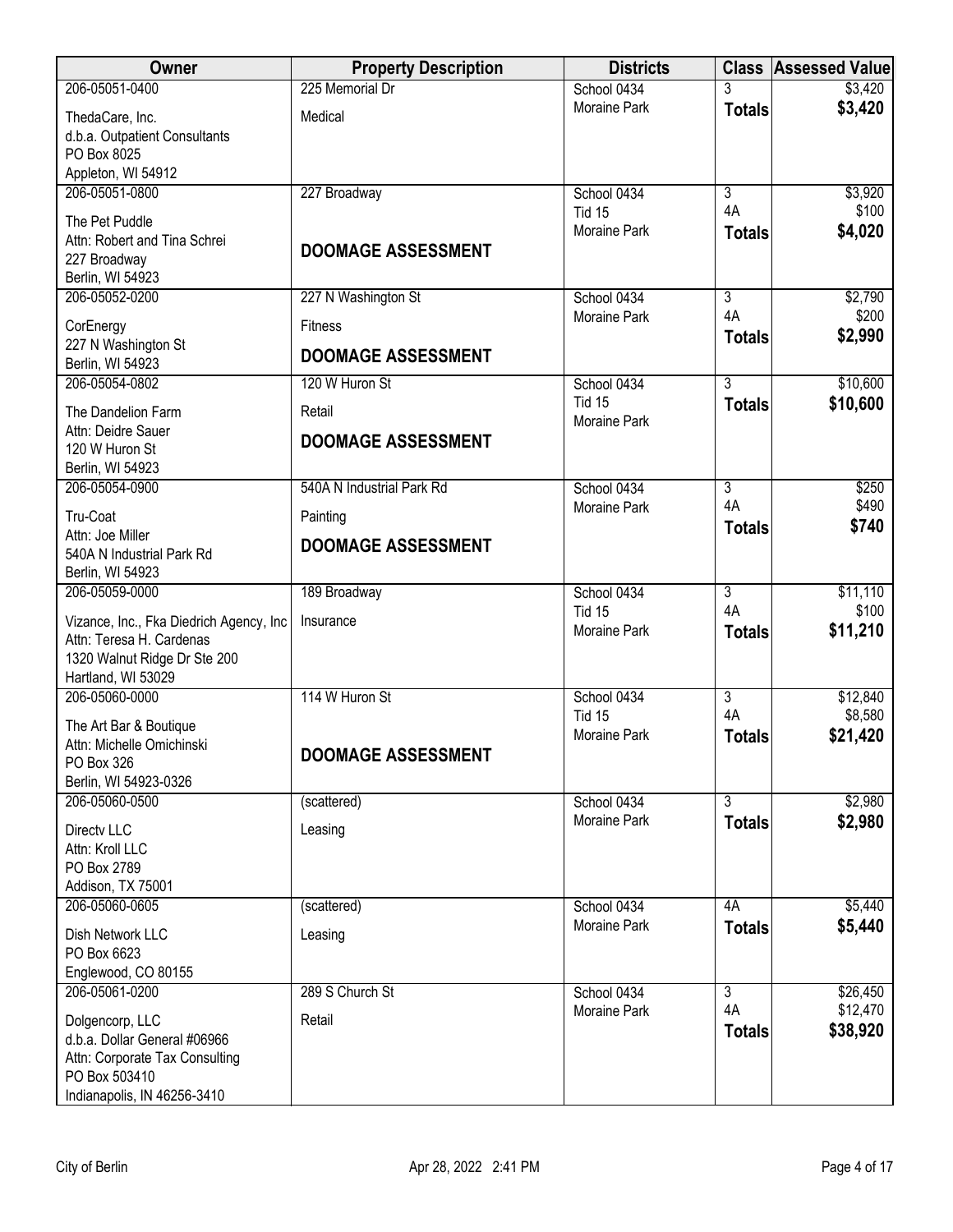| Owner                                            | <b>Property Description</b> | <b>Districts</b>                   | <b>Class</b>                    | <b>Assessed Value</b> |
|--------------------------------------------------|-----------------------------|------------------------------------|---------------------------------|-----------------------|
| 206-05061-0500                                   | 247 Broadway St             | School 0434                        | 3                               | \$67,920              |
| CDA Pizza, Inc                                   | Restaurant/Bar              | <b>Tid 15</b>                      | 4A                              | \$7,690               |
| d.b.a. Domino's Pizza #2114                      |                             | <b>Moraine Park</b>                | <b>Totals</b>                   | \$75,610              |
| 1401 N 26th Ste 219                              |                             |                                    |                                 |                       |
| Escanaba, MI 49829                               |                             |                                    |                                 |                       |
| 206-05066-0100                                   | (scattered)                 | School 0434<br><b>Moraine Park</b> | $\overline{3}$                  | \$2,820<br>\$2,820    |
| DS Services of America, Inc.                     | Leasing                     |                                    | <b>Totals</b>                   |                       |
| d.b.a. Primo Water North America                 |                             |                                    |                                 |                       |
| 4221 W Boy Scout Blvd Ste 400<br>Tampa, FL 33607 |                             |                                    |                                 |                       |
| 206-05067-0800                                   | 118 W Huron St              | School 0434                        | $\overline{3}$                  | \$610                 |
| Elaine's of Berlin                               | Retail                      | <b>Tid 15</b>                      | 4A                              | \$100                 |
| Attn: Jerry Plockelman                           |                             | Moraine Park                       | <b>Totals</b>                   | \$710                 |
| 118 W Huron St                                   | <b>DOOMAGE ASSESSMENT</b>   |                                    |                                 |                       |
| Berlin, WI 54923                                 |                             |                                    |                                 |                       |
| 206-05070-0000                                   | 199 Broadway                | School 0434                        | $\overline{3}$                  | \$1,730               |
| Eskimo Comfort                                   | Retail                      | <b>Tid 15</b>                      | 4A                              | \$710                 |
| Attn: Tom Yankowski                              |                             | <b>Moraine Park</b>                | <b>Totals</b>                   | \$2,440               |
| 199 Broadway                                     |                             |                                    |                                 |                       |
| Berlin, WI 54923<br>206-05071-0200               | 290 Broadway St             | School 0434                        | $\overline{3}$                  | \$1,930               |
|                                                  |                             | <b>Moraine Park</b>                | 4A                              | \$980                 |
| <b>Expert Automotive Services LLC</b>            | Auto Repair                 |                                    | <b>Totals</b>                   | \$2,910               |
| Attn: Chad Pugh<br>290 Broadway                  | <b>DOOMAGE ASSESSMENT</b>   |                                    |                                 |                       |
| Berlin, WI 54923                                 |                             |                                    |                                 |                       |
| 206-05073-0000                                   | 123 W Huron St              | School 0434                        | $\overline{3}$                  | \$59,950              |
| <b>Farmers and Merchants Bank</b>                | <b>Bank</b>                 | <b>Tid 15</b>                      | 4A                              | \$59,230              |
| Attn: John Kujawa                                |                             | <b>Moraine Park</b>                | <b>Totals</b>                   | \$119,180             |
| PO Box 270                                       |                             |                                    |                                 |                       |
| Berlin, WI 54923                                 |                             |                                    |                                 |                       |
| 206-05073-0100                                   | 215 Ripon Rd                | School 0434<br><b>Moraine Park</b> | $\overline{3}$<br><b>Totals</b> | \$200<br>\$200        |
| Farmer Bros Co.                                  | Leasing                     |                                    |                                 |                       |
| Attn: Tax Dept<br>1912 Farmer Brothers Dr        |                             |                                    |                                 |                       |
| Northlake, TX 76262                              |                             |                                    |                                 |                       |
| 206-05073-0200                                   | 113 E Huron St              | School 0434                        | $\overline{3}$                  | \$1,960               |
| Farmers Insurance                                | Insurance                   | Tid 15                             | <b>Totals</b>                   | \$1,960               |
| Attn: Mark Shipman                               |                             | Moraine Park                       |                                 |                       |
| 113 E Huron St                                   |                             |                                    |                                 |                       |
| Berlin, WI 54923                                 |                             |                                    |                                 |                       |
| 206-05077-0000                                   | 135 W Huron St              | School 0434                        | 3<br>4A                         | \$20,710              |
| Field Pharmacy LLC                               | Medical                     | <b>Tid 15</b><br>Moraine Park      | <b>Totals</b>                   | \$490<br>\$21,200     |
| Attn: Jason Buttke                               | <b>DOOMAGE ASSESSMENT</b>   |                                    |                                 |                       |
| 135 W Huron St<br>Berlin, WI 54923               |                             |                                    |                                 |                       |
| 206-05077-0100                                   | 141 W Huron St              | School 0434                        | $\overline{3}$                  | \$980                 |
|                                                  |                             | <b>Tid 15</b>                      | <b>Totals</b>                   | \$980                 |
| <b>Finishline Studios</b><br>141 W Huron St      | Retail                      | <b>Moraine Park</b>                |                                 |                       |
| Berlin, WI 54923                                 | <b>DOOMAGE ASSESSMENT</b>   |                                    |                                 |                       |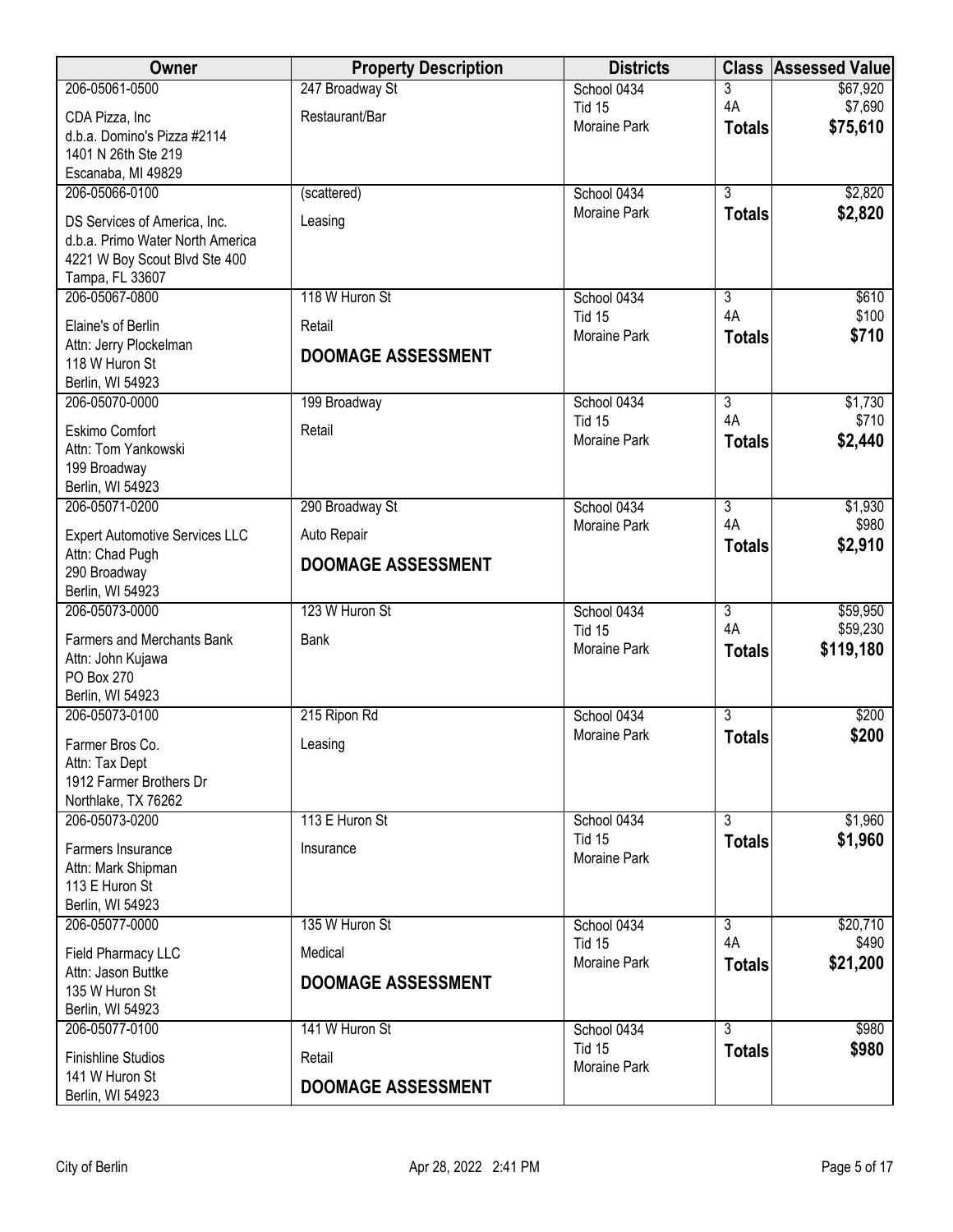| <b>Owner</b>                                     | <b>Property Description</b> | <b>Districts</b>             | <b>Class</b>              | <b>Assessed Value</b> |
|--------------------------------------------------|-----------------------------|------------------------------|---------------------------|-----------------------|
| 206-05079-0000                                   | 140 W Huron St              | School 0434                  | 3                         | \$291,720             |
| Fortifi Bank                                     | Bank                        | <b>Tid 15</b>                | 4A                        | \$4,660               |
| PO Box 310                                       |                             | <b>Moraine Park</b>          | <b>Totals</b>             | \$296,380             |
| Berlin, WI 54923-0310                            |                             |                              |                           |                       |
| 206-05079-0101                                   | 153 W Franklin St           | School 0434                  | $\overline{\overline{3}}$ | \$8,900               |
| Fortifi Bank                                     | <b>Bank</b>                 | <b>Tid 15</b>                | 4A                        | \$130                 |
| PO Box 310                                       |                             | Moraine Park                 | <b>Totals</b>             | \$9,030               |
| Berlin, WI 54923-0310                            |                             |                              |                           |                       |
| 206-05079-0200                                   | 236 Broadway                | School 0434                  | 3                         | \$3,050               |
| First Weber, Inc                                 | <b>Real Estate</b>          | <b>Moraine Park</b>          | 4A                        | \$100                 |
| Attn: Kevin M. Donnell                           |                             |                              | <b>Totals</b>             | \$3,150               |
| 5250 E Terrace Dr Ste 1                          |                             |                              |                           |                       |
| Madison, WI 53718                                |                             |                              |                           |                       |
| 206-05081-0000                                   | 169 Memorial Dr             | School 0434                  | $\overline{3}$            | \$112,610             |
| Fox River Family Dentistry LLC                   | Dentist                     | Moraine Park                 | 4A                        | \$1,300               |
| Attn: Alexander White                            |                             |                              | <b>Totals</b>             | \$113,910             |
| 215 Church St                                    |                             |                              |                           |                       |
| PO Box 326                                       |                             |                              |                           |                       |
| Montello, WI 53949                               | 162 W Huron St              |                              |                           |                       |
| 206-05081-0200                                   |                             | School 0434<br><b>Tid 15</b> | $\overline{3}$<br>4A      | \$7,410<br>\$490      |
| Frank's Hometown Meats                           | <b>Grocery Store</b>        | <b>Moraine Park</b>          | <b>Totals</b>             | \$7,900               |
| Attn: Frank Boeck                                | <b>DOOMAGE ASSESSMENT</b>   |                              |                           |                       |
| 162 W Huron St                                   |                             |                              |                           |                       |
| Berlin, WI 54923<br>206-05081-0205               | 738 Broadway                | School 0434                  | $\overline{3}$            | \$2,620               |
|                                                  |                             | <b>Moraine Park</b>          | <b>Totals</b>             | \$2,620               |
| Wells Fargo Vendor Financial Serv LLC            | Leasing                     |                              |                           |                       |
| Attn: Property Tax Compliance                    |                             |                              |                           |                       |
| PO Box 36200<br>Billings, MT 59107-6200          |                             |                              |                           |                       |
| 206-05081-0500                                   | 191 Broadway St             | School 0434                  | $\overline{3}$            | \$3,710               |
|                                                  |                             | <b>Tid 15</b>                | <b>Totals</b>             | \$3,710               |
| Geneva Capital, LLC                              | Leasing                     | <b>Moraine Park</b>          |                           |                       |
| 630 N Central Expy Ste A<br>Plano, TX 75074-6897 |                             |                              |                           |                       |
| 206-05085-0000                                   | 124 N Wisconsin St          | School 0434                  | $\overline{3}$            | \$24,210              |
|                                                  |                             | <b>Moraine Park</b>          | 4A                        | \$290                 |
| J. Steven Heil, Esq. and Max W. Saylor,          | Law Office                  |                              | <b>Totals</b>             | \$24,500              |
| Esq.<br>124 N Wisconsin St                       | <b>DOOMAGE ASSESSMENT</b>   |                              |                           |                       |
| PO Box 151                                       |                             |                              |                           |                       |
| Berlin, WI 54923-0151                            |                             |                              |                           |                       |
| 206-05086-0000                                   | 277 S Church St             | School 0434                  | $\overline{3}$            | \$320                 |
| Goodrich Home Furnishings Inc                    | Retail                      | Moraine Park                 | <b>Totals</b>             | \$320                 |
| Attn: Patricia Prellwitz                         |                             |                              |                           |                       |
| PO Box 348                                       |                             |                              |                           |                       |
| 277 S Church St                                  |                             |                              |                           |                       |
| Berlin, WI 54923                                 |                             |                              |                           |                       |
| 206-05086-0100                                   | 189 Broadway                | School 0434                  | $\overline{3}$            | \$2,870               |
| Gordon Flesch Co Inc/GFC Leasing                 | Leasing                     | <b>Tid 15</b>                | <b>Totals</b>             | \$2,870               |
| 2675 Research Park Dr                            |                             | <b>Moraine Park</b>          |                           |                       |
| Madison, WI 53711                                |                             |                              |                           |                       |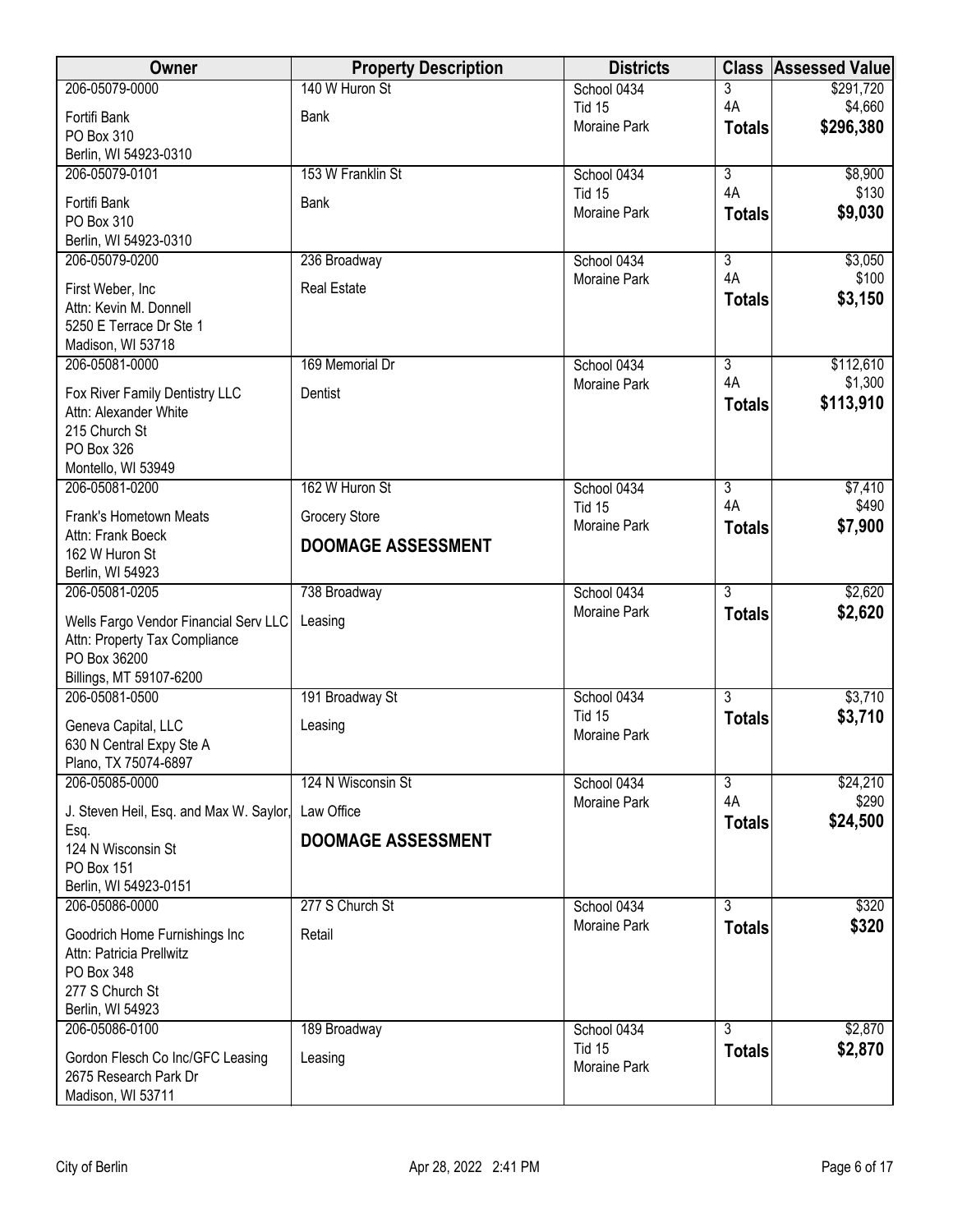| <b>Owner</b>                                                                                                             | <b>Property Description</b> | <b>Districts</b>                     | <b>Class</b>              | <b>Assessed Value</b> |
|--------------------------------------------------------------------------------------------------------------------------|-----------------------------|--------------------------------------|---------------------------|-----------------------|
| 206-05086-0300                                                                                                           | 240 Broadway                | School 0434                          | 4A                        | \$730                 |
| GM-DI Leasing, LLC<br>Attn: Ryan Tax Compliance Services,<br><b>LLC</b><br>Dept 851 PO Box 460169                        | Leasing                     | Moraine Park                         | <b>Totals</b>             | \$730                 |
| Houston, TX 77056                                                                                                        |                             |                                      |                           |                       |
| 206-05086-0400                                                                                                           | 861 County Rd F             | School 0434                          | $\overline{3}$            | \$9,060               |
| Grayhawk Leasing LLC<br>1412 Main St Ste 1500<br>Dallas, TX 75202                                                        | Leasing                     | Moraine Park                         | <b>Totals</b>             | \$9,060               |
| 206-05086-0500                                                                                                           | 144 N Pearl St              | School 0434                          | $\overline{3}$            | \$57,970              |
| GreatAmerica Financial Services Corp<br>625 1st St SE Ste 800<br>Cedar Rapids, IA 52401                                  | Leasing                     | Moraine Park                         | <b>Totals</b>             | \$57,970              |
| 206-05087-0200                                                                                                           | 289 S Church St             | School 0434                          | $\overline{3}$            | \$3,570               |
| Great Lakes Coca-Cola Distribution, LLO<br>Attn: Reyes Holdings, L.L.C<br>6250 N River Rd Ste 9000<br>Rosemont, IL 60018 | Leasing                     | <b>Moraine Park</b>                  | <b>Totals</b>             | \$3,570               |
| 206-05087-0250                                                                                                           | 166 W Huron St              | School 0434                          | $\overline{3}$            | \$1,410               |
| Great Lakes Coca-Cola Distribution, LLO<br>Attn: Reyes Holdings, L.L.C<br>6250 N River Rd Ste 9000<br>Rosemont, IL 60018 | Leasing                     | <b>Tid 15</b><br>Moraine Park        | <b>Totals</b>             | \$1,410               |
| 206-05087-0300                                                                                                           | 116 N Capron St             | School 0434                          | $\overline{3}$            | \$11,320              |
| Grayhawk Leasing LLC<br>1412 Main St Ste 1500<br>Dallas, TX 75202                                                        | Leasing                     | <b>Tid 15</b><br>Moraine Park        | <b>Totals</b>             | \$11,320              |
| 206-05090-0000                                                                                                           | 740 Broadway                | School 0434                          | $\overline{\overline{3}}$ | \$4,930               |
| H & R Block<br>Attn: Debbie Mosier                                                                                       | Accountant                  | Moraine Park                         | 4A<br><b>Totals</b>       | \$390<br>\$5,320      |
| 740 Broadway<br>Berlin, WI 54923                                                                                         | <b>DOOMAGE ASSESSMENT</b>   |                                      |                           |                       |
| 206-05092-0000                                                                                                           | 861 County Rd F             | School 0434                          | $\overline{3}$            | \$3,810               |
| Hallmark Marketing Company LLC<br>PO Box 419479-tax407<br>Kansas City, MO 64141-6479                                     | Leasing                     | Moraine Park                         | <b>Totals</b>             | \$3,810               |
| 206-05093-0000                                                                                                           | 105 W Huron St              | School 0434                          | 3                         | \$6,410               |
| Hamilton's Clothing                                                                                                      | Retail                      | <b>Tid 15</b><br><b>Moraine Park</b> | 4A<br><b>Totals</b>       | \$490<br>\$6,900      |
| 105 W Huron St<br>Berlin, WI 54923                                                                                       | <b>DOOMAGE ASSESSMENT</b>   |                                      |                           |                       |
| 206-05094-0000                                                                                                           | 136 W Huron St              | School 0434                          | $\overline{3}$            | \$150                 |
| Hamilton's Shoes<br>Attn: Craig Harmon<br>136 W Huron St<br>Berlin, WI 54923                                             | Retail                      | <b>Tid 15</b><br>Moraine Park        | <b>Totals</b>             | \$150                 |
| 206-05098-0000                                                                                                           | 104 W Huron St              | School 0434                          | 3                         | \$14,070              |
| Health Connection (The)<br>104 W Huron St                                                                                | Medical                     | <b>Tid 15</b><br>Moraine Park        | 4A<br><b>Totals</b>       | \$690<br>\$14,760     |
| Berlin, WI 54923                                                                                                         | <b>DOOMAGE ASSESSMENT</b>   |                                      |                           |                       |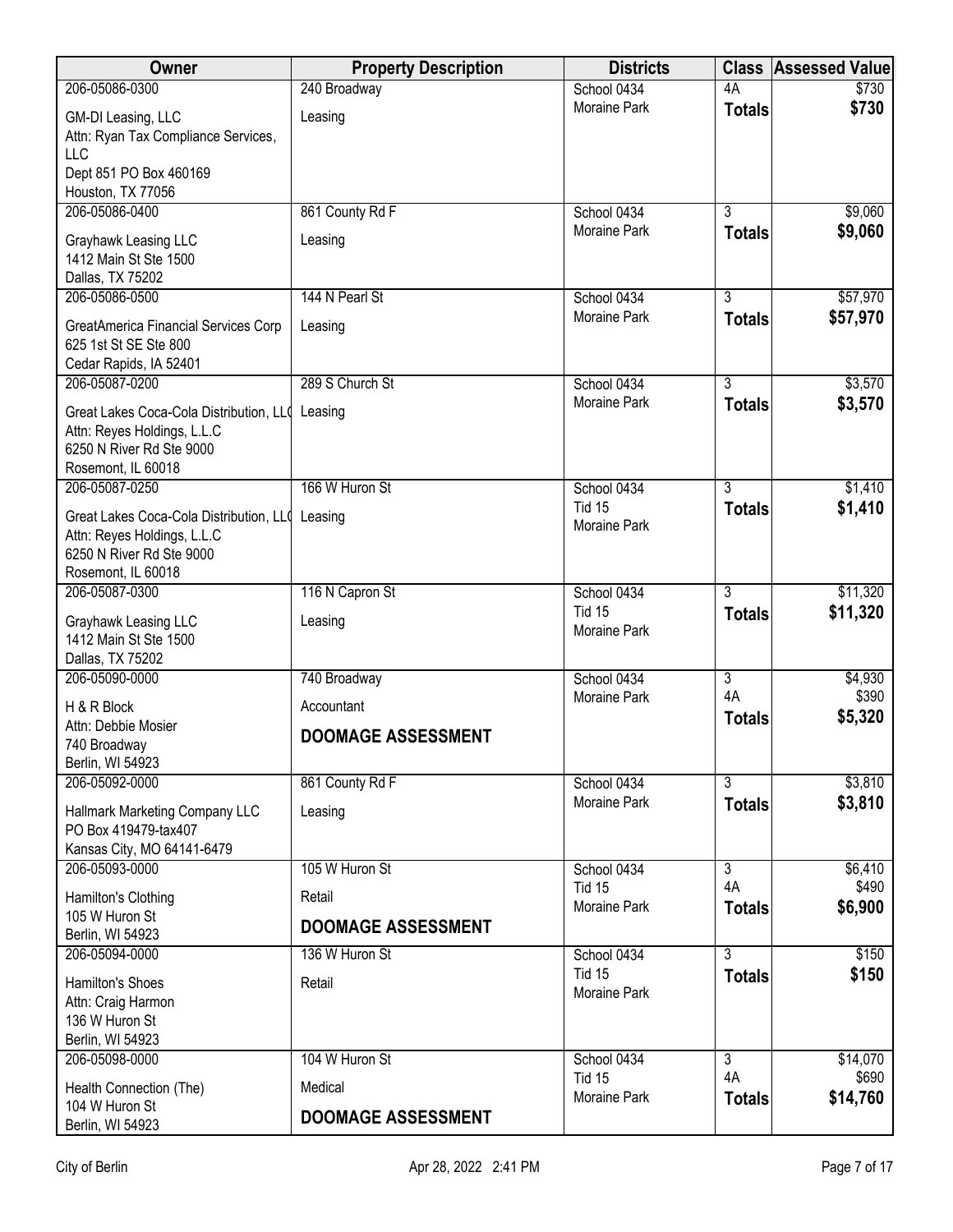| Owner                                      | <b>Property Description</b>  | <b>Districts</b>    | <b>Class</b>        | <b>Assessed Value</b> |
|--------------------------------------------|------------------------------|---------------------|---------------------|-----------------------|
| 206-05101-0000                             | 386 Railroad St              | School 0434         | 3                   | \$1,210               |
| Hickory Lane Animal Hospital               | Medical                      | <b>Moraine Park</b> | 4A<br><b>Totals</b> | \$50<br>\$1,260       |
| <b>TKJ Corp</b>                            |                              |                     |                     |                       |
| 386 Railroad St<br>Berlin, WI 54923        |                              |                     |                     |                       |
| 206-05102-0500                             | 360 E Huron St               | School 0434         | $\overline{3}$      | \$4,470               |
| Hi-Tech Electric                           | <b>Electrical Services</b>   | Moraine Park        | 4A                  | \$100                 |
| Attn: Chris Featherston                    |                              |                     | <b>Totals</b>       | \$4,570               |
| PO Box 28                                  |                              |                     |                     |                       |
| Berlin, WI 54923-0028<br>206-05103-0000    | 114 E Huron St               | School 0434         | $\overline{3}$      | \$110                 |
|                                            |                              | <b>Tid 15</b>       | 4A                  | \$50                  |
| Home Decorating<br>Attn: Steven Buchholz   | Retail                       | Moraine Park        | <b>Totals</b>       | \$160                 |
| 114 E Huron St                             |                              |                     |                     |                       |
| Berlin, WI 54923                           |                              |                     |                     |                       |
| 206-05103-0100                             | 726 Broadway                 | School 0434         | $\overline{3}$      | \$2,180               |
| NEW Hong Kong King Buffet Inc.             | Restaurant/Bar               | Moraine Park        | 4A<br><b>Totals</b> | \$5,770<br>\$7,950    |
| Attn: Jia Qing Tang                        |                              |                     |                     |                       |
| 726 Broadway<br>Berlin, WI 54923           |                              |                     |                     |                       |
| 206-05104-0000                             | 478 E Huron St               | School 0434         | $\overline{3}$      | \$740                 |
| Fox River Pallet                           |                              | <b>Moraine Park</b> | <b>Totals</b>       | \$740                 |
| Attn: Jacob Fox                            | <b>DOOMAGE ASSESSMENT</b>    |                     |                     |                       |
| 478 E Huron St                             |                              |                     |                     |                       |
| Berlin, WI 54923<br>206-05113-0000         | 116 N Capron St              | School 0434         | $\overline{3}$      | \$9,490               |
|                                            |                              | <b>Tid 15</b>       | <b>Totals</b>       | \$9,490               |
| Jeff's On The Square<br>Attn: Jeff Bending | Restaurant/Bar               | <b>Moraine Park</b> |                     |                       |
| 116 N Capron St                            |                              |                     |                     |                       |
| Berlin, WI 54923                           |                              |                     |                     |                       |
| 206-05117-0000                             | 236 E Huron St               | School 0434         | $\overline{3}$      | \$3,580               |
| John's Kustom Kleen                        |                              | <b>Moraine Park</b> | 4A<br><b>Totals</b> | \$690<br>\$4,270      |
| Attn: John Stetter                         | <b>DOOMAGE ASSESSMENT</b>    |                     |                     |                       |
| 236 E Huron St<br>Berlin, WI 54923         |                              |                     |                     |                       |
| 206-05122-0000                             | 780 Broadway                 | School 0434         | $\overline{3}$      | \$71,520              |
| Kitz & Pfeil, Inc                          | Retail                       | <b>Moraine Park</b> | 4A                  | \$70                  |
| Attn: James Stapel                         |                              |                     | <b>Totals</b>       | \$71,590              |
| 427 N Main St                              |                              |                     |                     |                       |
| Oshkosh, WI 54903<br>206-05124-0000        | 115 S Wisconsin St Unit A    | School 0434         | $\overline{3}$      | \$790                 |
|                                            |                              | Tid 15              | 4A                  | \$200                 |
| Koch Law Office<br>Attn: John C. Koch      | Law Office                   | Moraine Park        | <b>Totals</b>       | \$990                 |
| PO Box 307                                 |                              |                     |                     |                       |
| Berlin, WI 54923-0307                      |                              |                     |                     |                       |
| 206-05125-0000                             | 327 Broadway                 | School 0434         | $\overline{3}$      | \$13,450              |
| Krause's Service Inc                       | <b>Gas Station/Mini Mart</b> | <b>Moraine Park</b> | <b>Totals</b>       | \$13,450              |
| Attn: Kevin Krause                         |                              |                     |                     |                       |
| 327 Broadway<br>Berlin, WI 54923           |                              |                     |                     |                       |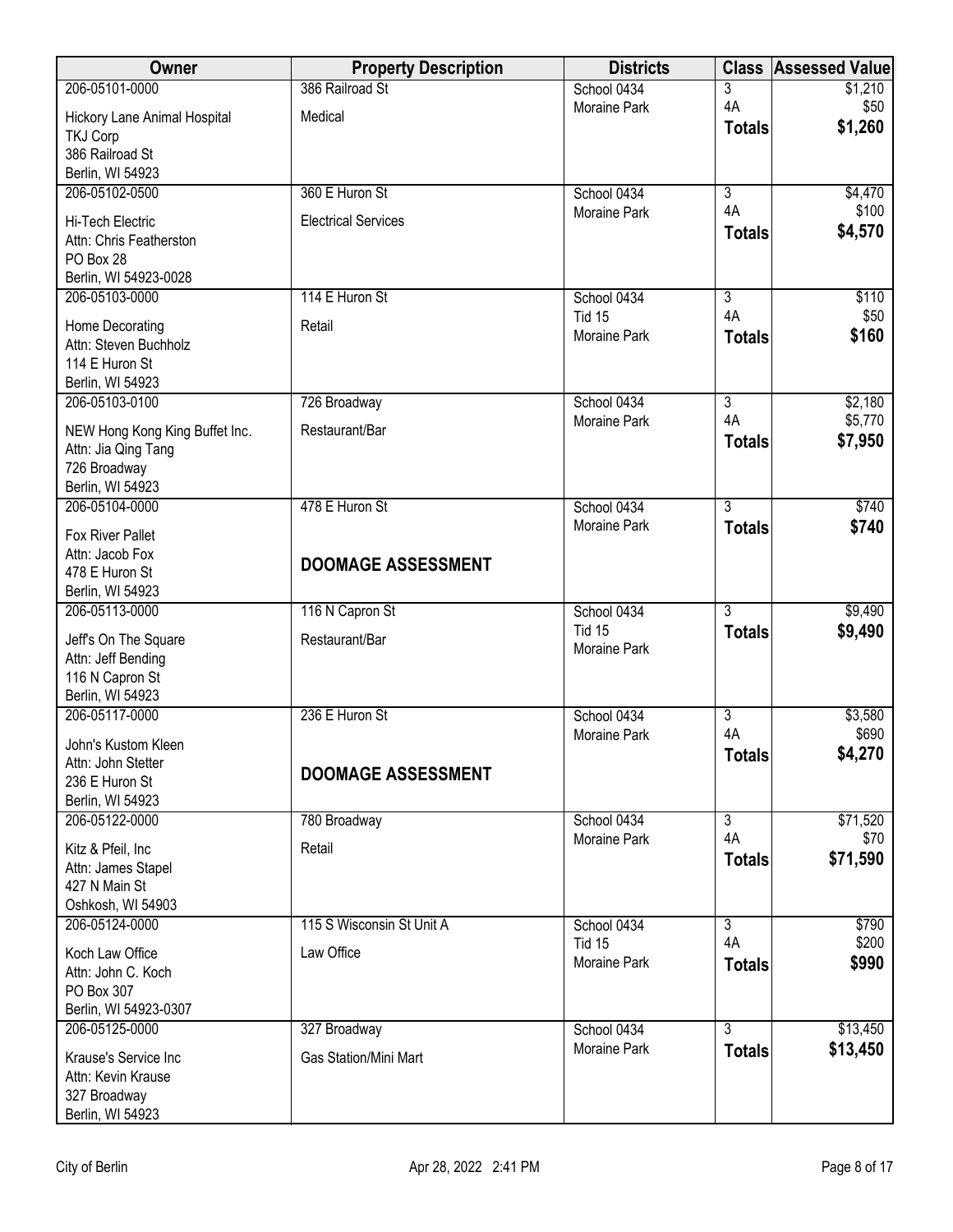| Owner                                                             | <b>Property Description</b>  | <b>Districts</b>                   |                     | <b>Class Assessed Value</b> |
|-------------------------------------------------------------------|------------------------------|------------------------------------|---------------------|-----------------------------|
| 206-05127-0000                                                    | 270 Broadway                 | School 0434                        | 3                   | \$111,650                   |
| Kwik Trip, Inc                                                    | <b>Gas Station/Mini Mart</b> | <b>Moraine Park</b>                | 4A<br><b>Totals</b> | \$25,710<br>\$137,360       |
| d.b.a. KWIK TRIP #777                                             |                              |                                    |                     |                             |
| 1626 Oak St<br>La Crosse, WI 54602                                |                              |                                    |                     |                             |
| 206-05127-0500                                                    | 112 E Huron St               | School 0434                        | $\overline{3}$      | \$1,630                     |
| <b>KBEA's LLC</b>                                                 | Florist                      | Tid 15                             | <b>Totals</b>       | \$1,630                     |
| d.b.a. The Lady Bug                                               |                              | <b>Moraine Park</b>                |                     |                             |
| Attn: Karen Schmidt                                               | <b>DOOMAGE ASSESSMENT</b>    |                                    |                     |                             |
| 112 E Huron St<br>Berlin, WI 54923                                |                              |                                    |                     |                             |
| 206-05127-0600                                                    | (scattered)                  | School 0434                        | 4A                  | \$2,380                     |
| Lamar Advertising of Green Bay                                    | <b>Billboards</b>            | Moraine Park                       | <b>Totals</b>       | \$2,380                     |
| Attn: Yvette Borel                                                |                              |                                    |                     |                             |
| PO Box 66338                                                      |                              |                                    |                     |                             |
| Baton Rouge, LA 70896<br>206-05127-0700                           |                              |                                    | $\overline{3}$      |                             |
|                                                                   | 215 Ripon Rd                 | School 0434<br>Moraine Park        | <b>Totals</b>       | \$7,250<br>\$7,250          |
| Lopez Restaurant<br>d.b.a. Las Brasas Restaurant                  | Restaurant/Bar               |                                    |                     |                             |
| Attn: Aidee Lopez                                                 |                              |                                    |                     |                             |
| 215 Ripon Rd                                                      |                              |                                    |                     |                             |
| Berlin, WI 54923<br>206-05128-0000                                | 120 Commercial St            | School 0434                        | 3                   | \$7,260                     |
|                                                                   |                              | <b>Tid 15</b>                      | 4A                  | \$50                        |
| Lau Chiropractic and Wellness Center<br><b>LLC</b>                | Medical                      | <b>Moraine Park</b>                | <b>Totals</b>       | \$7,310                     |
| Attn: Dr Christopher Lau                                          |                              |                                    |                     |                             |
| 120 S Commercial St                                               |                              |                                    |                     |                             |
| Berlin, WI 54923<br>206-05128-0500                                | 690 Broadway                 | School 0434                        | 4A                  | \$780                       |
|                                                                   |                              | <b>Moraine Park</b>                | <b>Totals</b>       | \$780                       |
| Linde's Touchless Laser Car Wash<br>Attn: Jeff & Amanda Lindemann | Car Wash                     |                                    |                     |                             |
| N392 36th Ct                                                      |                              |                                    |                     |                             |
| Berlin, WI 54923                                                  |                              |                                    |                     |                             |
| 206-05129-0800                                                    | 222 Memorial Dr              | School 0434<br><b>Moraine Park</b> | 3                   | \$7,110                     |
| Quadient Leasing USA, Inc. FKA                                    | Leasing                      |                                    | <b>Totals</b>       | \$7,110                     |
| MailFinan<br>Attn: Tax Department                                 |                              |                                    |                     |                             |
| 478 Wheelers Farms Rd                                             |                              |                                    |                     |                             |
| Milford, CT 06461                                                 |                              |                                    |                     |                             |
| 206-05131-0000                                                    | 265 Broadway                 | School 0434<br>Tid 15              | $\overline{3}$      | \$800<br>\$800              |
| Malchetske's On Broadway                                          | Retail                       | Moraine Park                       | <b>Totals</b>       |                             |
| Attn: Prabh & Inderjeet Cheema<br>265 Broadway                    |                              |                                    |                     |                             |
| Berlin, WI 54923                                                  |                              |                                    |                     |                             |
| 206-05131-0500                                                    | 116 E Huron St               | School 0434                        | $\overline{3}$      | \$1,260                     |
| Marshland Transplant Aquatic Nursery                              | Nursery                      | <b>Tid 15</b><br>Moraine Park      | <b>Totals</b>       | \$1,260                     |
| Attn: Thomas Traxler Jr                                           |                              |                                    |                     |                             |
| 116 E Huron St<br>PO Box 1                                        |                              |                                    |                     |                             |
| Berlin, WI 54923-0001                                             |                              |                                    |                     |                             |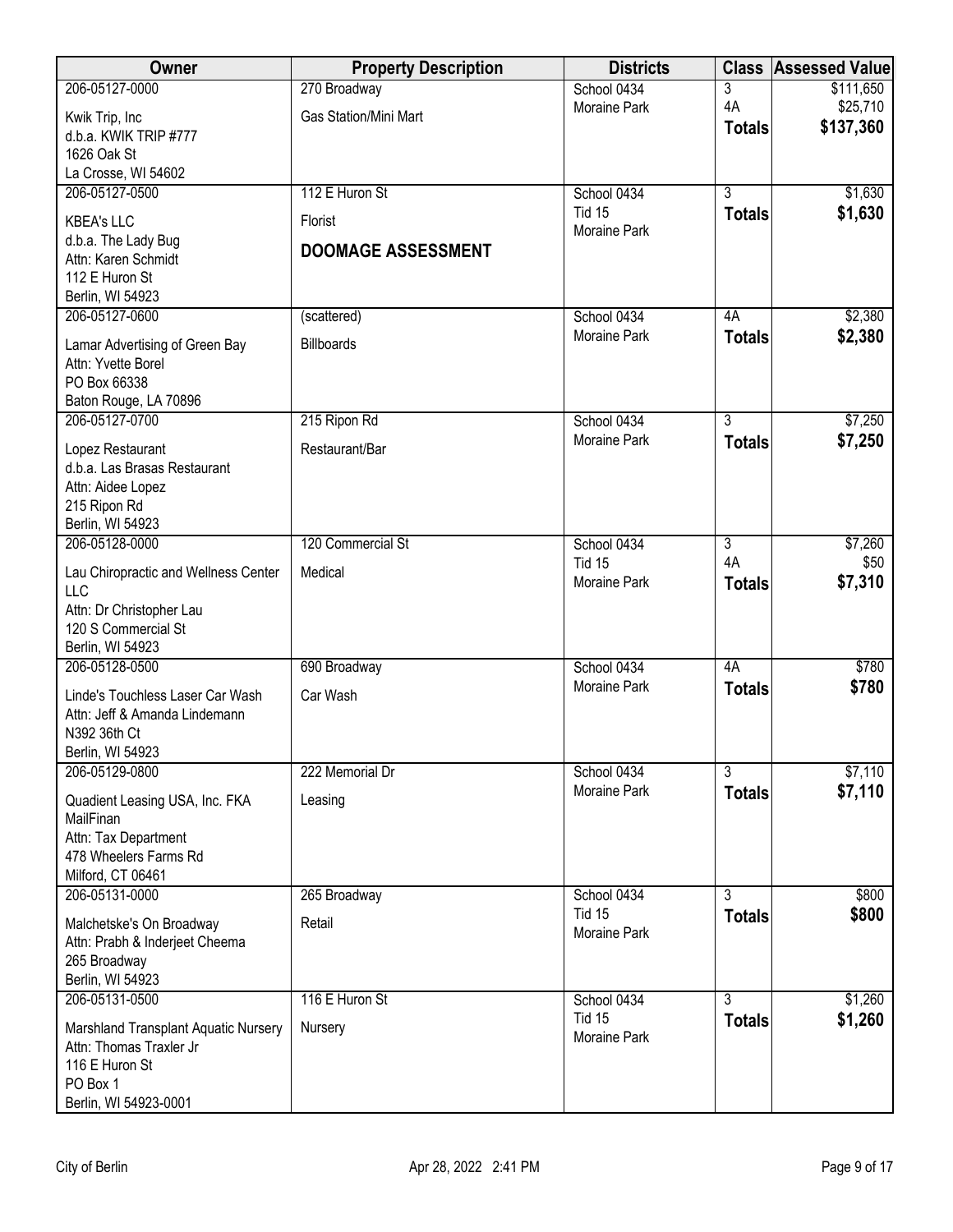| Owner                                                            | <b>Property Description</b> | <b>Districts</b>             | <b>Class</b>         | <b>Assessed Value</b> |
|------------------------------------------------------------------|-----------------------------|------------------------------|----------------------|-----------------------|
| 206-05133-0510                                                   | 109 W Huron St              | School 0434                  | 3                    | \$1,480               |
| MAA Enterprises, Inc.                                            | <b>Fitness</b>              | <b>Tid 15</b>                | 4A                   | \$3,020               |
| d.b.a. Martial Arts America                                      |                             | Moraine Park                 | <b>Totals</b>        | \$4,500               |
| Attn: Christine DeMaster & Gregory                               |                             |                              |                      |                       |
| Schaalma<br>300 S Koeller St Ste C-2                             |                             |                              |                      |                       |
| Oshkosh, WI 54902                                                |                             |                              |                      |                       |
| 206-05134-0000                                                   | 745 Broadway St             | School 0434                  | $\overline{3}$       | \$750                 |
| Running Inc.                                                     | Transportation              | Moraine Park                 | <b>Totals</b>        | \$750                 |
| Attn: Justin Runnin G                                            |                             |                              |                      |                       |
| 318 W Decker St                                                  |                             |                              |                      |                       |
| Viroqua, WI 54665                                                |                             |                              |                      |                       |
| 206-05136-0000                                                   | 110 S Pearl St              | School 0434<br><b>Tid 15</b> | $\overline{3}$<br>4A | \$1,700<br>\$90       |
| Peter Mauel, C.P.A.                                              | Accountant                  | Moraine Park                 | <b>Totals</b>        | \$1,790               |
| 110 S Pearl St                                                   |                             |                              |                      |                       |
| <b>PO Box 182</b><br>Berlin, WI 54923-0182                       |                             |                              |                      |                       |
| 206-05137-0500                                                   | 295 Broadway                | School 0434                  | $\overline{3}$       | \$133,820             |
| J & V King Enterprises, LLC                                      | Restaurant/Bar              | Moraine Park                 | 4A                   | \$20,040              |
| d.b.a. McDonald's #8096                                          |                             |                              | <b>Totals</b>        | \$153,860             |
| Attn: Jack A King                                                |                             |                              |                      |                       |
| N8621 Red Tail Hawk Blvd                                         |                             |                              |                      |                       |
| Berlin, WI 54923                                                 |                             |                              |                      |                       |
| 206-05138-0000                                                   | 117 E Huron St              | School 0434<br><b>Tid 15</b> | $\overline{3}$<br>4A | \$2,680<br>\$290      |
| Mike's Bike Shop                                                 | Retail                      | Moraine Park                 | <b>Totals</b>        | \$2,970               |
| Attn: Mike Radke<br>117 E Huron St                               | <b>DOOMAGE ASSESSMENT</b>   |                              |                      |                       |
| Berlin, WI 54923                                                 |                             |                              |                      |                       |
| 206-05140-0000                                                   | 221 Broadway                | School 0434                  | $\overline{3}$       | \$2,330               |
| Misty Inn                                                        | Restaurant/Bar              | <b>Tid 15</b>                | 4A                   | \$70                  |
| Attn: Patricia Day                                               |                             | Moraine Park                 | <b>Totals</b>        | \$2,400               |
| 221 Broadway                                                     |                             |                              |                      |                       |
| Berlin, WI 54923                                                 |                             |                              |                      |                       |
| 206-05140-0140                                                   | 686 Broadway                | School 0434<br>Moraine Park  | 3                    | \$4,530<br>\$4,530    |
| Gee Papa Enterprises, Inc.                                       | <b>Cell Phone Business</b>  |                              | <b>Totals</b>        |                       |
| Attn: John Lemire<br>220 6th Ave N                               |                             |                              |                      |                       |
| Escanaba, MI 49829                                               |                             |                              |                      |                       |
| 206-05140-0200                                                   | 107 S Wisconsin St          | School 0434                  | $\overline{3}$       | \$630                 |
| Mop Shop (The)                                                   | Salon/Barber                | <b>Tid 15</b>                | <b>Totals</b>        | \$630                 |
| Attn: Jennifer Keller                                            |                             | Moraine Park                 |                      |                       |
| 107 S Wisconsin St                                               |                             |                              |                      |                       |
| Berlin, WI 54923                                                 |                             |                              |                      |                       |
| 206-05141-0000                                                   | 318 N Washington St         | School 0434<br>Moraine Park  | 3<br>4A              | \$1,300<br>\$16,370   |
| Moriarty Refrigeration Service                                   | Appliance Sales & Service   |                              | <b>Totals</b>        | \$17,670              |
|                                                                  |                             |                              |                      |                       |
|                                                                  |                             |                              |                      |                       |
| Attn: Robert Moriarty<br>318 N Washington St<br>Berlin, WI 54923 |                             |                              |                      |                       |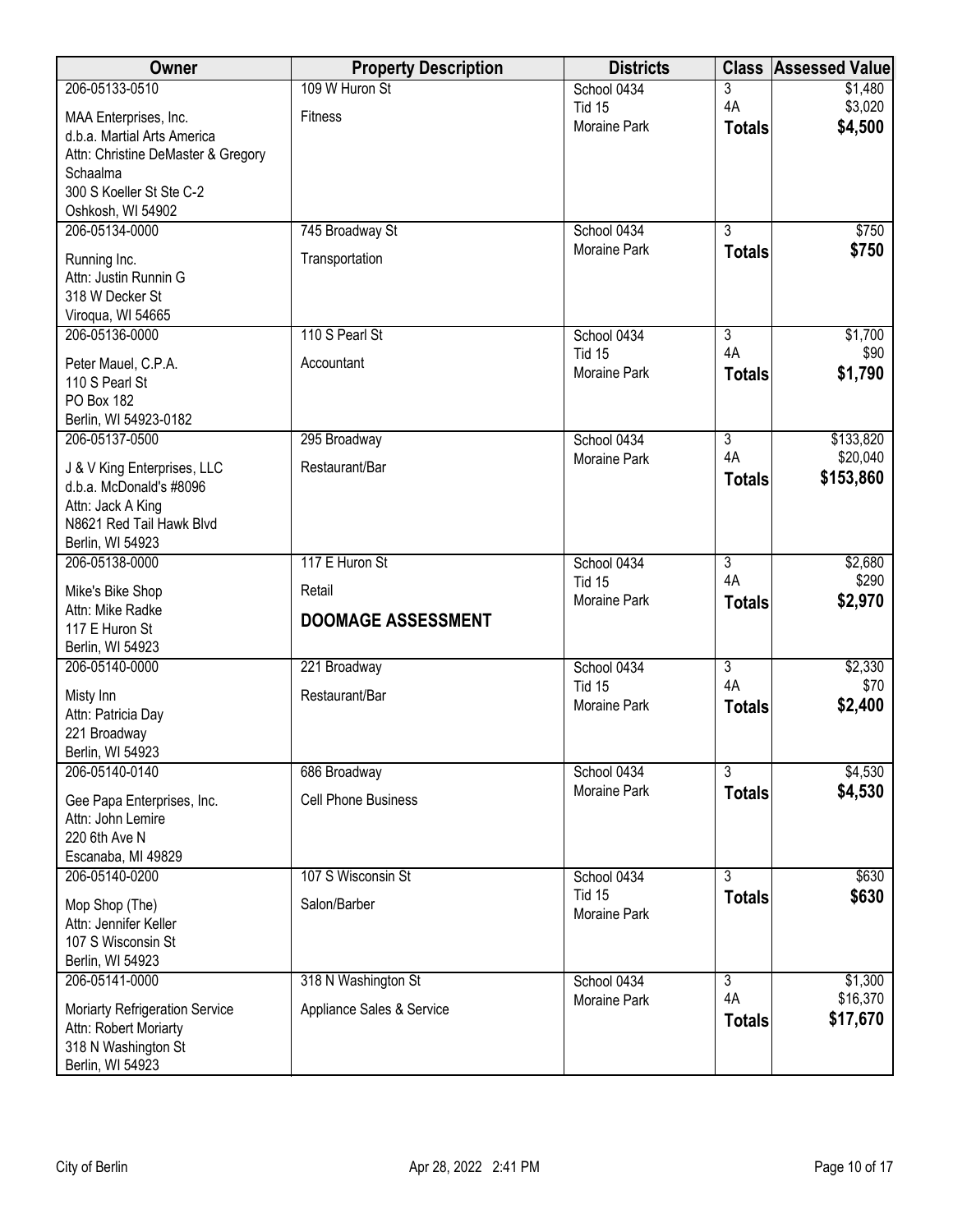| Owner                                            | <b>Property Description</b> | <b>Districts</b>                   |                      | <b>Class Assessed Value</b> |
|--------------------------------------------------|-----------------------------|------------------------------------|----------------------|-----------------------------|
| 206-05141-0400                                   | 261 Broadway St             | School 0434                        | 3                    | \$5,010                     |
| Munsch Accounting                                | Accountant                  | <b>Tid 15</b><br>Moraine Park      | 4A                   | \$290<br>\$5,300            |
| 261 Broadway                                     | <b>DOOMAGE ASSESSMENT</b>   |                                    | <b>Totals</b>        |                             |
| Berlin, WI 54923                                 |                             |                                    |                      |                             |
| 206-05144-0000                                   | 822 Broadway                | School 0434<br>Moraine Park        | $\overline{3}$       | \$620                       |
| Quadient, Inc. FKA Neopost USA, Inc.             | Leasing                     |                                    | <b>Totals</b>        | \$620                       |
| Attn: Tax Department                             |                             |                                    |                      |                             |
| 478 Wheelers Farms Rd<br>Milford, CT 06461       |                             |                                    |                      |                             |
| 206-05144-0800                                   | 115 S Wisconsin St Unit A   | School 0434                        | $\overline{3}$       | \$10                        |
|                                                  |                             | <b>Tid 15</b>                      | <b>Totals</b>        | \$10                        |
| Quadient, Inc. FKA Neopost USA, Inc.             | Leasing                     | Moraine Park                       |                      |                             |
| Attn: Tax Department<br>478 Wheelers Farms Rd    |                             |                                    |                      |                             |
| Milford, CT 06461                                |                             |                                    |                      |                             |
| 206-05145-0000                                   | 269 Memorial Dr Unit 102    | School 0434                        | $\overline{3}$       | \$6,320                     |
| Northeast Wisconsin Vision Center Ltd            | Medical                     | Moraine Park                       | <b>Totals</b>        | \$6,320                     |
| Attn: Stephen J Merfeld                          |                             |                                    |                      |                             |
| 1885 W Pointe Dr                                 |                             |                                    |                      |                             |
| Oshkosh, WI 54902                                |                             |                                    |                      |                             |
| 206-05145-0650                                   | 167 Power Dr                | School 0434                        | $\overline{3}$       | \$2,340                     |
| Northern Express Bus Service, LLC                | Transportation              | <b>TIF 10</b><br>Moraine Park      | 4A<br><b>Totals</b>  | \$100<br>\$2,440            |
| PO Box 249<br>Berlin, WI 54923                   | <b>DOOMAGE ASSESSMENT</b>   |                                    |                      |                             |
| 206-05146-0500                                   | 240 Broadway                | School 0434                        | $\overline{3}$       | \$1,900                     |
|                                                  |                             | Moraine Park                       | 4A                   | \$24,420                    |
| Fortifi Bank<br>PO Box 310                       | Bank                        |                                    | <b>Totals</b>        | \$26,320                    |
| Berlin, WI 54923-0310                            |                             |                                    |                      |                             |
| 206-05150-0000                                   | 269 Memorial Dr Unit 101    | School 0434                        | $\overline{3}$       | \$700                       |
| Opthalmic Surgery of WI, LTD -                   | Medical                     | Moraine Park                       | 4A                   | \$210                       |
| OptiVision Eye Care                              |                             |                                    | <b>Totals</b>        | \$910                       |
| Attn: Gerald P Clarke, MD                        |                             |                                    |                      |                             |
| 509 S Washburn                                   |                             |                                    |                      |                             |
| 0shkosh, WI 54904                                |                             |                                    |                      |                             |
| 206-05150-0700                                   | 845 County Rd F             | School 0434                        | $\overline{3}$<br>4A | \$17,920                    |
| O'Reilly Automotive Stores Inc                   | Retail                      | Moraine Park                       | <b>Totals</b>        | \$13,620<br>\$31,540        |
| PO Box 9167                                      |                             |                                    |                      |                             |
| Springfield, MO 65801-9167                       |                             |                                    |                      |                             |
| 206-05156-0000                                   | 609 Broadway                | School 0434<br><b>Moraine Park</b> | $\overline{3}$<br>4A | \$61,430<br>\$1,960         |
| Patriot Place                                    | <b>Assisted Living</b>      |                                    | <b>Totals</b>        | \$63,390                    |
| Attn: Richard Gohlke                             |                             |                                    |                      |                             |
| PO Box 120<br>Neshkoro, WI 54960-0120            |                             |                                    |                      |                             |
| 206-05156-0700                                   | 543 E Huron St              | School 0434                        | $\overline{3}$       | \$940                       |
|                                                  |                             | Moraine Park                       | <b>Totals</b>        | \$940                       |
| Perfection Paint & Body LLC<br>Attn: Scott Oppor | Auto Body Repair            |                                    |                      |                             |
| 543 E Huron St                                   |                             |                                    |                      |                             |
| Berlin, WI 54923                                 |                             |                                    |                      |                             |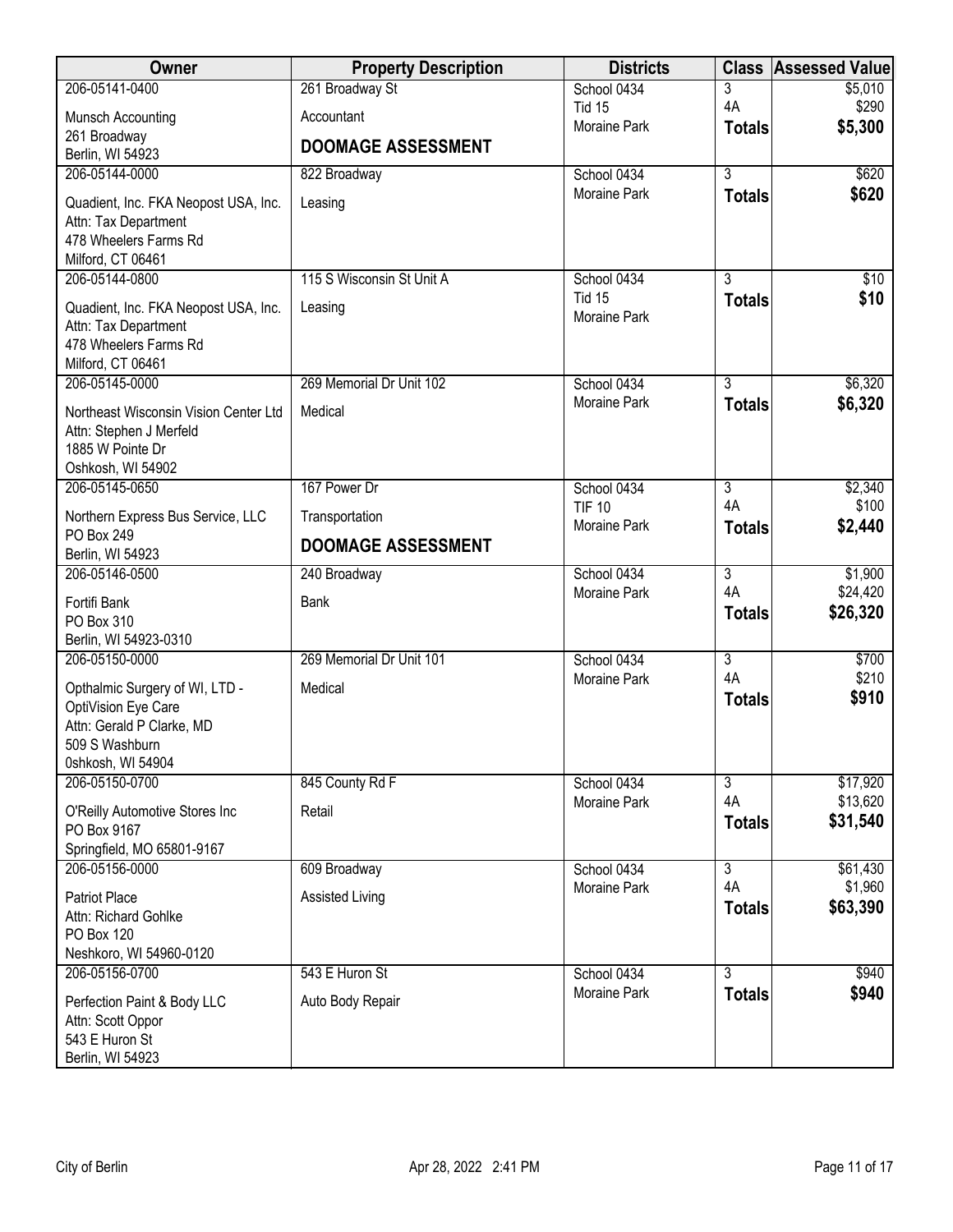| Owner                                                            | <b>Property Description</b> | <b>Districts</b>                   | <b>Class</b>         | <b>Assessed Value</b> |
|------------------------------------------------------------------|-----------------------------|------------------------------------|----------------------|-----------------------|
| 206-05156-0800                                                   | 169 W Noyes St              | School 0434                        | 3                    | \$3,330               |
| Pet Perfection                                                   |                             | <b>Moraine Park</b>                | 4A                   | \$200<br>\$3,530      |
| 169 W Noyes St                                                   | <b>DOOMAGE ASSESSMENT</b>   |                                    | <b>Totals</b>        |                       |
| Berlin, WI 54923                                                 |                             |                                    |                      |                       |
| 206-05157-0200                                                   | 131 W Huron St              | School 0434<br>Tid 15              | $\overline{3}$<br>4A | \$11,070<br>\$200     |
| The Pie Shack, LLC                                               | Restaurant/Bar              | Moraine Park                       | <b>Totals</b>        | \$11,270              |
| 131 W Huron St                                                   | <b>DOOMAGE ASSESSMENT</b>   |                                    |                      |                       |
| Berlin, WI 54923<br>206-05158-0000                               | 269 Memorial Dr             | School 0434                        | $\overline{3}$       | \$570                 |
|                                                                  |                             | <b>Moraine Park</b>                | <b>Totals</b>        | \$570                 |
| Pitney Bowes Global Financial Svcs LLQ                           | Leasing                     |                                    |                      |                       |
| Attn: Westshore Corporate Center<br>600 N Westshore Blvd Ste 810 |                             |                                    |                      |                       |
| Tampa, FL 33609                                                  |                             |                                    |                      |                       |
| 206-05158-0100                                                   | 114 N Pearl St              | School 0434                        | $\overline{3}$       | \$4,840               |
| Pitney Bowes Global Financial Svcs LLC Leasing                   |                             | <b>Tid 15</b>                      | <b>Totals</b>        | \$4,840               |
| Attn: Westshore Corporate Center                                 |                             | Moraine Park                       |                      |                       |
| 600 N Westshore Blvd Ste 810                                     |                             |                                    |                      |                       |
| Tampa, FL 33609                                                  |                             |                                    |                      |                       |
| 206-05159-0000                                                   | 285 SW Franklin St          | School 0434<br><b>Moraine Park</b> | $\overline{3}$       | \$540                 |
| Pitney Bowes Inc                                                 | Leasing                     |                                    | <b>Totals</b>        | \$540                 |
| Attn: Westshore Corporate Center                                 |                             |                                    |                      |                       |
| 600 N Westshore Blvd Ste 810<br>Tampa, FL 33609                  |                             |                                    |                      |                       |
| 206-05162-0700                                                   | 861 County Rd F             | School 0434                        | 4A                   | \$310                 |
| Redbox Automated Retail LLC                                      | Leasing                     | <b>Moraine Park</b>                | <b>Totals</b>        | \$310                 |
| Attn: Altus Group US Inc.                                        |                             |                                    |                      |                       |
| PO Box 72210                                                     |                             |                                    |                      |                       |
| Phoenix, AZ 85050                                                |                             |                                    |                      |                       |
| 206-05163-0000                                                   | 298 Broadway                | School 0434                        | 4A                   | \$880                 |
| Red Feather Beauty Salon                                         | Salon/Barber                | Moraine Park                       | <b>Totals</b>        | \$880                 |
| Attn: Adeline Featherston                                        |                             |                                    |                      |                       |
| 298 Broadway                                                     |                             |                                    |                      |                       |
| Berlin, WI 54923<br>206-05164-0000                               | 115 S Wisconsin St          | School 0434                        | $\overline{3}$       | \$240                 |
|                                                                  |                             | Tid 15                             | 4A                   | \$250                 |
| Reich, Caren Agency<br>Attn: Caren Reich                         | Insurance                   | <b>Moraine Park</b>                | <b>Totals</b>        | \$490                 |
| 115 S Wisconsin St                                               |                             |                                    |                      |                       |
| PO Box 285                                                       |                             |                                    |                      |                       |
| Berlin, WI 54923-0285                                            |                             |                                    |                      |                       |
| 206-05164-0200                                                   | 120 W Huron St              | School 0434<br><b>Tid 15</b>       | $\overline{3}$<br>4A | \$1,430<br>\$100      |
| <b>Relaxation Response</b>                                       | Medical                     | Moraine Park                       | <b>Totals</b>        | \$1,530               |
| Attn: Karri Grenier                                              | <b>DOOMAGE ASSESSMENT</b>   |                                    |                      |                       |
| 120 W Huron St<br>Berlin, WI 54923                               |                             |                                    |                      |                       |
| 206-05165-0000                                                   | 114 N Capron St             | School 0434                        | $\overline{3}$       | \$12,650              |
| Rendezvous Tavern                                                | Restaurant/Bar              | Tid 15                             | 4A                   | \$490                 |
| Attn: Mark Vandre                                                |                             | <b>Moraine Park</b>                | <b>Totals</b>        | \$13,140              |
| 114 N Capron St                                                  | <b>DOOMAGE ASSESSMENT</b>   |                                    |                      |                       |
| Berlin, WI 54923                                                 |                             |                                    |                      |                       |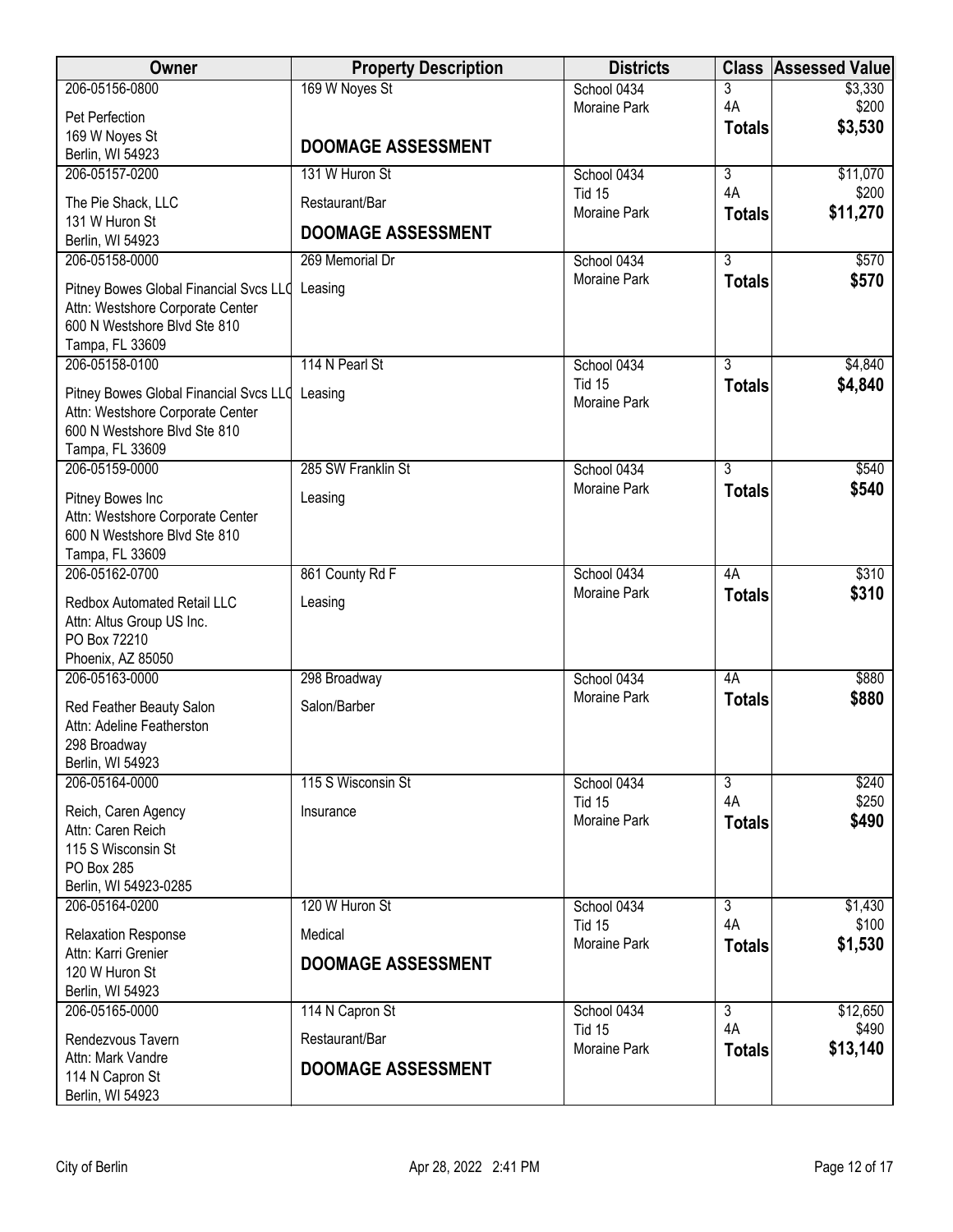| Owner                                                                                                                | <b>Property Description</b> | <b>Districts</b>              |                     | <b>Class Assessed Value</b> |
|----------------------------------------------------------------------------------------------------------------------|-----------------------------|-------------------------------|---------------------|-----------------------------|
| 206-05167-0550                                                                                                       | 237 Broadway St             | School 0434                   |                     | \$780                       |
| Ricoh USA, Inc<br>PO Box 3850                                                                                        | Leasing                     | <b>Tid 15</b><br>Moraine Park | <b>Totals</b>       | \$780                       |
| Manchester, NH 03105-3850                                                                                            |                             |                               |                     |                             |
| 206-05167-0950                                                                                                       | 170 W Huron St              | School 0434                   | $\overline{3}$      | \$13,720                    |
| Riverside Coffee Company<br>170 W Huron St                                                                           | Retail                      | <b>Tid 15</b><br>Moraine Park | 4A<br><b>Totals</b> | \$200<br>\$13,920           |
| Berlin, WI 54923                                                                                                     | <b>DOOMAGE ASSESSMENT</b>   |                               |                     |                             |
| 206-05168-0000                                                                                                       | 223 Water St                | School 0434                   | $\overline{3}$      | \$1,470                     |
| Riverside Motel LLC<br>Attn: Snezana Miladinovic<br>223 Water St<br>Berlin, WI 54923                                 | Motel/Hotel                 | Moraine Park                  | 4A<br><b>Totals</b> | \$490<br>\$1,960            |
| 206-05171-0300                                                                                                       | (scattered)                 | School 0434                   | $\overline{3}$      | \$1,520                     |
| Rug Doctor, LLC<br>2201 W Plano Pkwy Ste 100<br>Plano, TX 75075                                                      | Leasing                     | Moraine Park                  | <b>Totals</b>       | \$1,520                     |
| 206-05181-0000                                                                                                       | 120 E Huron St              | School 0434                   | $\overline{3}$      | \$780                       |
| Lloyd Law Firm<br>Attn: Larry Lloyd<br>120 E Huron St<br>Berlin, WI 54923                                            | Law Office                  | <b>Tid 15</b><br>Moraine Park | 4A<br><b>Totals</b> | \$590<br>\$1,370            |
| 206-05184-0000                                                                                                       | 238 Ripon Rd                | School 0434                   | $\overline{3}$      | \$20,590                    |
| Shepard's Drive-In Restaurant<br>Attn: Ronald & Arielle Ross<br>512 Maple Ridge Rd<br>Berlin, WI 54923-2415          | Restaurant/Bar              | Moraine Park                  | <b>Totals</b>       | \$20,590                    |
| 206-05184-0607                                                                                                       | 482 Oak St                  | School 0434                   | $\overline{3}$      | \$2,380                     |
| Smucker FoodService Inc<br>PO Box 3576<br>Chicago, IL 60654                                                          | Leasing                     | <b>Moraine Park</b>           | <b>Totals</b>       | \$2,380                     |
| 206-05184-0700                                                                                                       | 563 N Washington St         | School 0434                   | 3                   | \$43,500                    |
| Sondalle Ford Lincoln                                                                                                | Auto Dealership             | Moraine Park                  | 4A<br><b>Totals</b> | \$490<br>\$43,990           |
| 563 N Washington St<br>Berlin, WI 54923                                                                              | <b>DOOMAGE ASSESSMENT</b>   |                               |                     |                             |
| 206-05186-0500                                                                                                       | 118 N Pearl St              | School 0434                   | 3                   | \$5,820                     |
| Smits & Blazel Law Office, LLC<br>Attn: John Blazel<br>118 N Pearl St<br>PO Box 191<br>Berlin, WI 54923-0191         | Law Office                  | Moraine Park                  | 4A<br><b>Totals</b> | \$390<br>\$6,210            |
| 206-05189-0000                                                                                                       | 115 S Wisconsin St          | School 0434                   | $\overline{3}$      | \$360                       |
| State Farm Mutual Auto Insurance Co<br>Attn: Tax & Compliance - Property Tax<br>PO Box 2155<br>Bloomington, IL 61702 | Leasing                     | <b>Tid 15</b><br>Moraine Park | <b>Totals</b>       | \$360                       |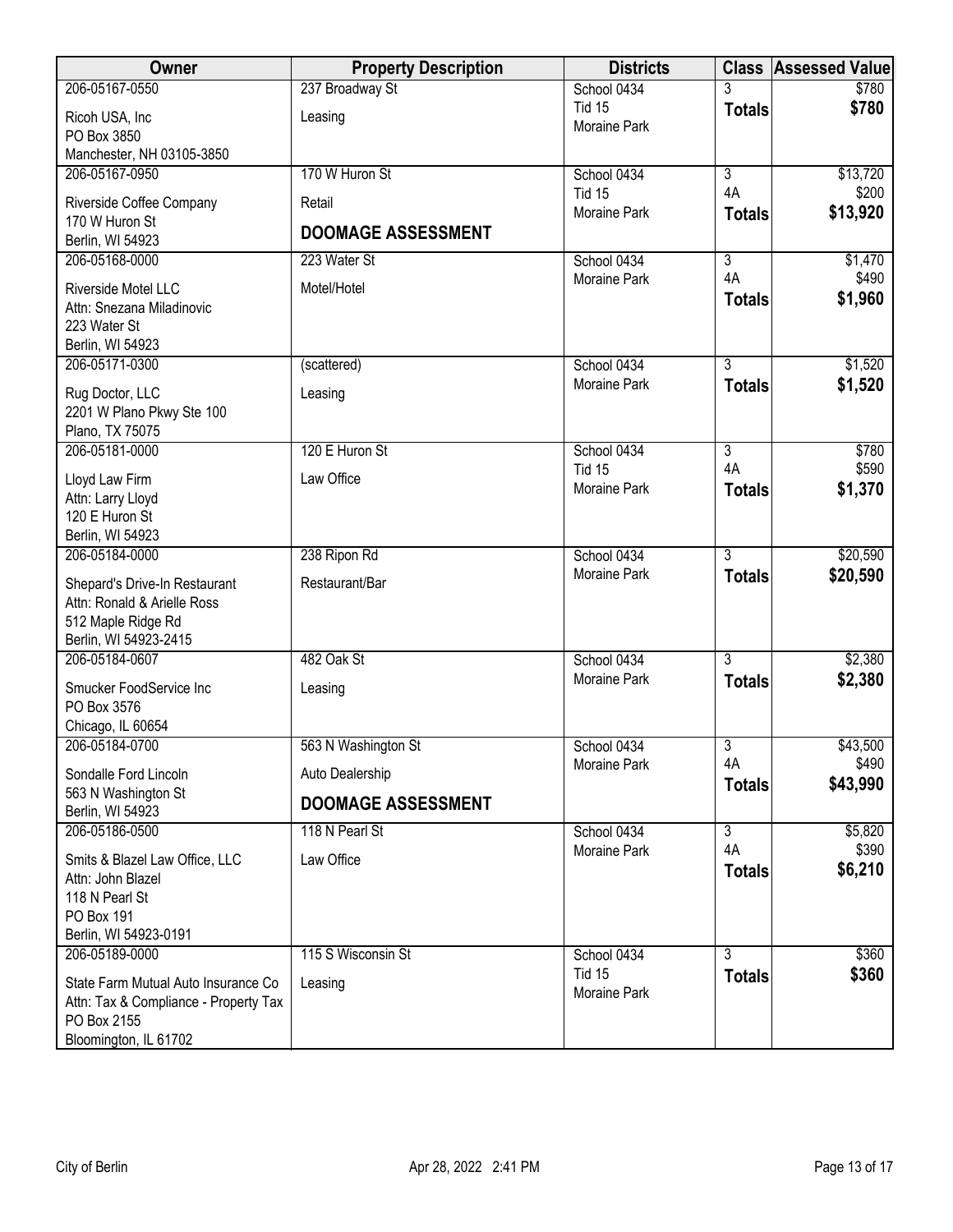| Owner                                                  | <b>Property Description</b> | <b>Districts</b>                     | <b>Class</b>                    | <b>Assessed Value</b> |
|--------------------------------------------------------|-----------------------------|--------------------------------------|---------------------------------|-----------------------|
| 206-05190-0400                                         | 120 E Huron St              | School 0434                          | 3                               | \$1,460               |
| <b>Stratigic Accounting</b>                            | Accountant                  | <b>Tid 15</b><br>Moraine Park        | 4A<br><b>Totals</b>             | \$200<br>\$1,660      |
| Attn: Sarah Weber                                      | <b>DOOMAGE ASSESSMENT</b>   |                                      |                                 |                       |
| 120 E Huron St<br>Berlin, WI 54923                     |                             |                                      |                                 |                       |
| 206-05191-0000                                         | 412 N Washington St         | School 0434                          | $\overline{3}$                  | \$2,060               |
| Stumpner's Repair Shop                                 | Auto Repair                 | Moraine Park                         | 4A                              | \$290                 |
| Attn: Raymond Stumpner                                 |                             |                                      | <b>Totals</b>                   | \$2,350               |
| 412 N Washington St                                    | <b>DOOMAGE ASSESSMENT</b>   |                                      |                                 |                       |
| Berlin, WI 54923<br>206-05196-0910                     | 110 E Huron St              | School 0434                          | 3                               | \$830                 |
|                                                        |                             | <b>Tid 15</b>                        | 4A                              | \$260                 |
| <b>Tattoo Drew's</b><br>Attn: Andrew Babineau          | <b>Tattoo Studio</b>        | Moraine Park                         | <b>Totals</b>                   | \$1,090               |
| 110 E Huron St                                         |                             |                                      |                                 |                       |
| Berlin, WI 54923                                       |                             |                                      |                                 |                       |
| 206-05197-0600                                         | 432 Oak St                  | School 0434                          | $\overline{3}$                  | \$31,610              |
| <b>Total Renal Care Inc</b>                            | Medical                     | Moraine Park                         | 4A<br><b>Totals</b>             | \$20,010<br>\$51,620  |
| 14400 Metcalf Ave                                      |                             |                                      |                                 |                       |
| Overland Park, KS 66223<br>206-05197-0800              | 824 Broadway                | School 0434                          | $\overline{3}$                  | \$51,330              |
|                                                        |                             | <b>Moraine Park</b>                  | 4A                              | \$6,480               |
| Tractor Supply Company #1856<br>Attn: Wilson & Franco  | Retail                      |                                      | <b>Totals</b>                   | \$57,810              |
| 11000 Richmond Ave Ste 350                             |                             |                                      |                                 |                       |
| Houston, TX 77042                                      |                             |                                      |                                 |                       |
| 206-05198-0000                                         | 101 W Marquette St          | School 0434<br>Moraine Park          | $\overline{3}$<br><b>Totals</b> | \$7,470<br>\$7,470    |
| <b>Tri-County Bookkeeping Service</b>                  | Accountant                  |                                      |                                 |                       |
| Attn: Annamae Caswell<br>PO Box 94                     |                             |                                      |                                 |                       |
| Berlin, WI 54923-0094                                  |                             |                                      |                                 |                       |
| 206-05198-0500                                         | 141 W Huron St              | School 0434                          | $\overline{3}$                  | \$3,900               |
| <b>Thrivent Financial</b>                              | Insurance                   | <b>Tid 15</b><br><b>Moraine Park</b> | 4A                              | \$200                 |
| Attn: David Shattuck                                   | DOOMAGE ASSESSMENT          |                                      | <b>Totals</b>                   | \$4,100               |
| 141 W Huron St<br>Berlin, WI 54923                     |                             |                                      |                                 |                       |
| 206-05198-0505                                         | 744 Broadway                | School 0434                          | $\overline{3}$                  | \$1,250               |
| <b>TS Nails</b>                                        | Salon/Barber                | Moraine Park                         | <b>Totals</b>                   | \$1,250               |
| Attn: Thu Suong Pham                                   |                             |                                      |                                 |                       |
| 744 Broadway                                           |                             |                                      |                                 |                       |
| Berlin, WI 54923<br>206-05198-0510                     | 169 Memorial Dr             | School 0434                          | $\overline{3}$                  | \$2,980               |
|                                                        |                             | Moraine Park                         | <b>Totals</b>                   | \$2,980               |
| Johnson Controls Security Solutions LLO<br>PO Box 5006 | Leasing                     |                                      |                                 |                       |
| Boca Raton, FL 33431-0806                              |                             |                                      |                                 |                       |
| 206-05198-0610                                         | 116 N Capron St             | School 0434                          | $\overline{3}$                  | \$8,200               |
| Wabasha Leasing LLC                                    | Leasing                     | <b>Tid 15</b>                        | <b>Totals</b>                   | \$8,200               |
| Attn: DuCharme, McMillen & Associates                  |                             | Moraine Park                         |                                 |                       |
| Inc.<br>PO Box 80615                                   |                             |                                      |                                 |                       |
| Indianapolis, IN 46280                                 |                             |                                      |                                 |                       |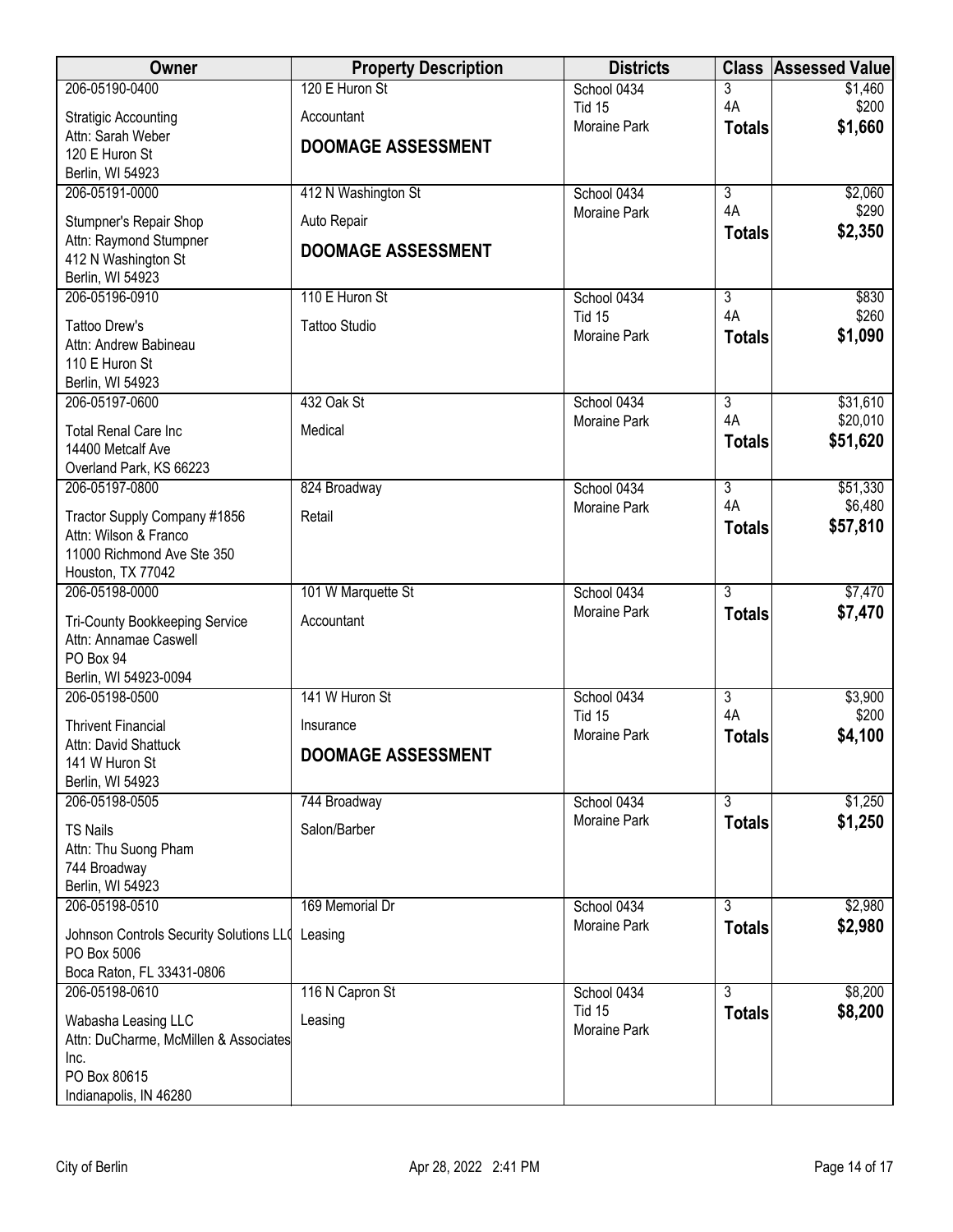| Owner                                                                                                                    | <b>Property Description</b> | <b>Districts</b>              |                           | <b>Class Assessed Value</b> |
|--------------------------------------------------------------------------------------------------------------------------|-----------------------------|-------------------------------|---------------------------|-----------------------------|
| 206-05199-0300                                                                                                           | 742 Broadway St             | School 0434                   |                           | \$930                       |
| <b>Ultracom Wireless</b><br>d.b.a. US Cellular                                                                           | <b>Cell Phone Business</b>  | <b>Moraine Park</b>           | <b>Totals</b>             | \$930                       |
| 5301 Highway 10 East<br>Stevens Point, WI 54482                                                                          |                             |                               |                           |                             |
| 206-05199-0550                                                                                                           | 124 N Wisconsin St          | School 0434                   | $\overline{3}$            | \$11,390                    |
| U.S. Bank National Association<br>1310 Madrid St Ste 100<br>Marshall, MN 56258                                           | Leasing                     | Moraine Park                  | <b>Totals</b>             | \$11,390                    |
| 206-05206-0200                                                                                                           | 146 W Ceresco St            | School 0434                   | $\overline{3}$            | \$2,780                     |
| Violet and Company<br>Attn: Deana Ceman<br>146 W Ceresco St<br>Berlin, WI 54923                                          | Retail                      | Moraine Park                  | <b>Totals</b>             | \$2,780                     |
| 206-05207-0000                                                                                                           | 103 E Huron St              | School 0434                   | $\overline{3}$            | \$7,240                     |
| Walker Agency Inc<br>Attn: Greg Walker<br>103 E Huron St<br>Berlin, WI 54923                                             | Insurance                   | Moraine Park                  | 4A<br><b>Totals</b>       | \$31,860<br>\$39,100        |
| 206-05209-0000                                                                                                           | 861 County Rd F             | School 0434                   | $\overline{3}$            | \$1,066,290                 |
| Wal-Mart Stores East LP<br>Attn: Walmart Property Tax Department<br>PO Box 8050<br>MS 0555<br>Bentonville, AR 72716-0555 | Retail                      | Moraine Park                  | 4A<br><b>Totals</b>       | \$170,120<br>\$1,236,410    |
| 206-05210-0500                                                                                                           | (scattered)                 | School 0434                   | 4A                        | \$67,690                    |
| Waste Management Of WI, Inc.<br>Attn: Marvin F Poer & Co<br>PO Box 802206<br>Dallas, TX 75380-2206                       | <b>Waste Containers</b>     | Moraine Park                  | <b>Totals</b>             | \$67,690                    |
| 206-05210-0550                                                                                                           | 119 E Huron St              | School 0434                   | $\overline{3}$            | \$9,710                     |
| Motors Parts & Equipment Corporation<br>1670 Northrock Ct<br>Rockford, IL 61103                                          | Retail                      | <b>Tid 15</b><br>Moraine Park | 4A<br><b>Totals</b>       | \$280<br>\$9,990            |
| 206-05210-0600                                                                                                           | 322 Broadway                | School 0434                   | $\overline{\overline{3}}$ | \$45,310                    |
| Waushara Dental Associates S.C<br>N2888 State Hwy 22<br>Wautoma, WI 54982                                                | Dentist                     | Moraine Park                  | <b>Totals</b>             | \$45,310                    |
| 206-05210-0900                                                                                                           | 123 W Huron St              | School 0434                   | $\overline{3}$            | \$69,860                    |
| Wells Fargo Financial Leasing Inc<br>Attn: Property Tax Compliance<br>PO Box 36200<br>Billings, MT 59107-6200            | Leasing                     | <b>Tid 15</b><br>Moraine Park | <b>Totals</b>             | \$69,860                    |
| 206-05211-0000                                                                                                           | 147 N State St              | School 0434                   | $\overline{3}$            | \$1,040                     |
| Wepner Chiropractic Clinic<br>Attn: Dr Terry Wepner<br>147 N State St<br>Berlin, WI 54923                                | Medical                     | Moraine Park                  | <b>Totals</b>             | \$1,040                     |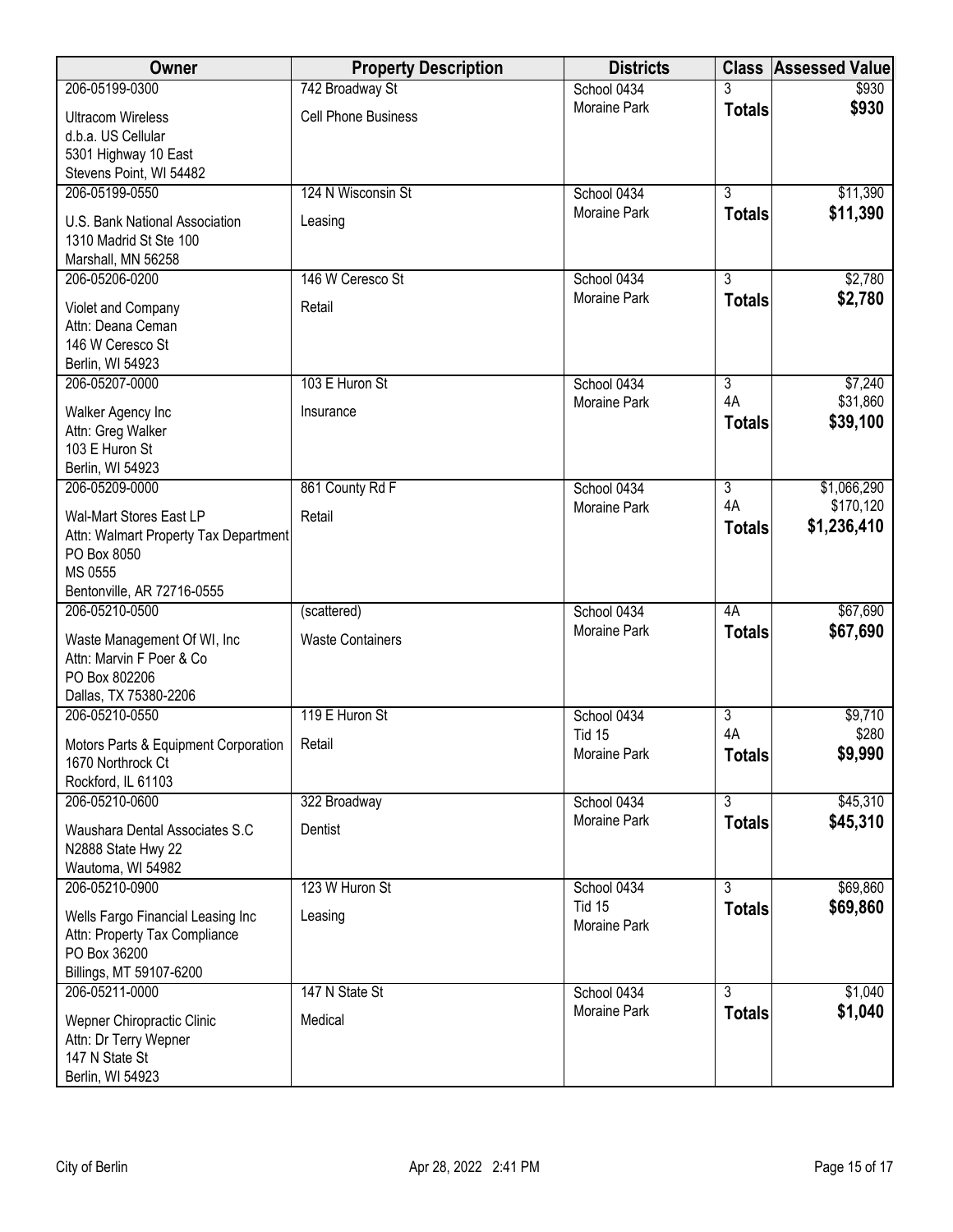| <b>Owner</b>                                            | <b>Property Description</b> | <b>Districts</b>                   | <b>Class</b>              | <b>Assessed Value</b> |
|---------------------------------------------------------|-----------------------------|------------------------------------|---------------------------|-----------------------|
| 206-05212-0000                                          | 822 Broadway                | School 0434                        | 3                         | \$66,840              |
| West Side Garage                                        | Auto Dealership             | <b>Moraine Park</b>                | 4A                        | \$36,860<br>\$103,700 |
| Attn: Jeffrey Maldwin                                   |                             |                                    | <b>Totals</b>             |                       |
| 822 Broadway<br>PO Box 349                              |                             |                                    |                           |                       |
| Berlin, WI 54923-0349                                   |                             |                                    |                           |                       |
| 206-05214-0000                                          | 116 S Adams Ave             | School 0434                        | $\overline{3}$            | \$35,400              |
|                                                         | <b>Funeral Services</b>     | Moraine Park                       | 4A                        | \$1,960               |
| Wiecki Funeral Home<br>Attn: Cynthia S                  |                             |                                    | <b>Totals</b>             | \$37,360              |
| 116 S Adams Ave                                         | <b>DOOMAGE ASSESSMENT</b>   |                                    |                           |                       |
| Berlin, WI 54923                                        |                             |                                    |                           |                       |
| 206-05219-0000                                          | 122 E Huron St              | School 0434                        | $\overline{\overline{3}}$ | \$20,580              |
| Hoot'Nanny's                                            | Restaurant/Bar              | <b>Tid 15</b><br>Moraine Park      | 4A                        | \$100<br>\$20,680     |
| N470 County Rd XX<br>Berlin, WI 54923                   | <b>DOOMAGE ASSESSMENT</b>   |                                    | <b>Totals</b>             |                       |
| 206-05219-0500                                          | 225 Memorial Dr             | School 0434                        | $\overline{3}$            | \$62,950              |
| Women's Care of Wisconsin                               | Medical                     | Moraine Park                       | 4A                        | \$100                 |
| 5485 W Grande Market Dr Ste C                           |                             |                                    | <b>Totals</b>             | \$63,050              |
| Appleton, WI 54913                                      |                             |                                    |                           |                       |
| 206-05221-0500                                          | 159 S Swetting St           | School 0434                        | 4A                        | \$290                 |
| Yancy Landscape LLC                                     |                             | Moraine Park                       | <b>Totals</b>             | \$290                 |
| 159 S Swetting St                                       |                             |                                    |                           |                       |
| Berlin, WI 54923                                        | <b>DOOMAGE ASSESSMENT</b>   |                                    |                           |                       |
| 206-05222-0000                                          | 280 S Church St             | School 0434                        | $\overline{3}$            | \$9,810               |
| Kurt Zemke DDS                                          | Dentist                     | <b>Moraine Park</b>                | 4A<br><b>Totals</b>       | \$30<br>\$9,840       |
| d.b.a. Zemke Dental Clinic                              |                             |                                    |                           |                       |
| 280 S Church St                                         |                             |                                    |                           |                       |
| Berlin, WI 54923<br>206-05861-0000                      | 480 N Industrial Park Rd    | School 0434                        | $\overline{3}$            | \$5,880               |
|                                                         |                             | Moraine Park                       | 4A                        | \$100                 |
| Grizzly Fitness Berlin 24/7<br>480 N Industrial Park Rd | Fitness                     |                                    | <b>Totals</b>             | \$5,980               |
| Berlin, WI 54923                                        | <b>DOOMAGE ASSESSMENT</b>   |                                    |                           |                       |
| 206-05900-0000                                          | 482 Sacramento St           | School 0434                        | 4A                        | \$1,290               |
| <b>TGF Friday Hair Studio</b>                           | Salon/Barber                | <b>Moraine Park</b>                | <b>Totals</b>             | \$1,290               |
| Attn: Melissa Friday                                    |                             |                                    |                           |                       |
| 482 Sacramento St                                       |                             |                                    |                           |                       |
| Berlin, WI 54923                                        |                             |                                    |                           |                       |
| 206-05901-0000                                          | 265 E Huron St              | School 0434<br>Moraine Park        | $\overline{3}$<br>4A      | \$3,720<br>\$100      |
| Knot Spot Massage<br>265 E Huron St                     | <b>Fitness</b>              |                                    | <b>Totals</b>             | \$3,820               |
| Berlin, WI 54923                                        | <b>DOOMAGE ASSESSMENT</b>   |                                    |                           |                       |
| 206-05902-0000                                          | 131 W Huron St              | School 0434                        | 3                         | \$470                 |
| S&D Coffee Inc                                          | Leasing                     | <b>Tid 15</b><br>Moraine Park      | <b>Totals</b>             | \$470                 |
| 2500 Westfield Dr Ste 202G                              |                             |                                    |                           |                       |
| Elgin, IL 60124                                         |                             |                                    |                           |                       |
| 206-05903-0000                                          | 217 Broadway St             | School 0434<br><b>Moraine Park</b> | 4A                        | \$200<br>\$200        |
| <b>TBird Aircraft LLC</b>                               |                             |                                    | <b>Totals</b>             |                       |
| Attn: Matt Shubat<br>328 W Larrabee St                  | <b>DOOMAGE ASSESSMENT</b>   |                                    |                           |                       |
| Omro, WI 54963                                          |                             |                                    |                           |                       |